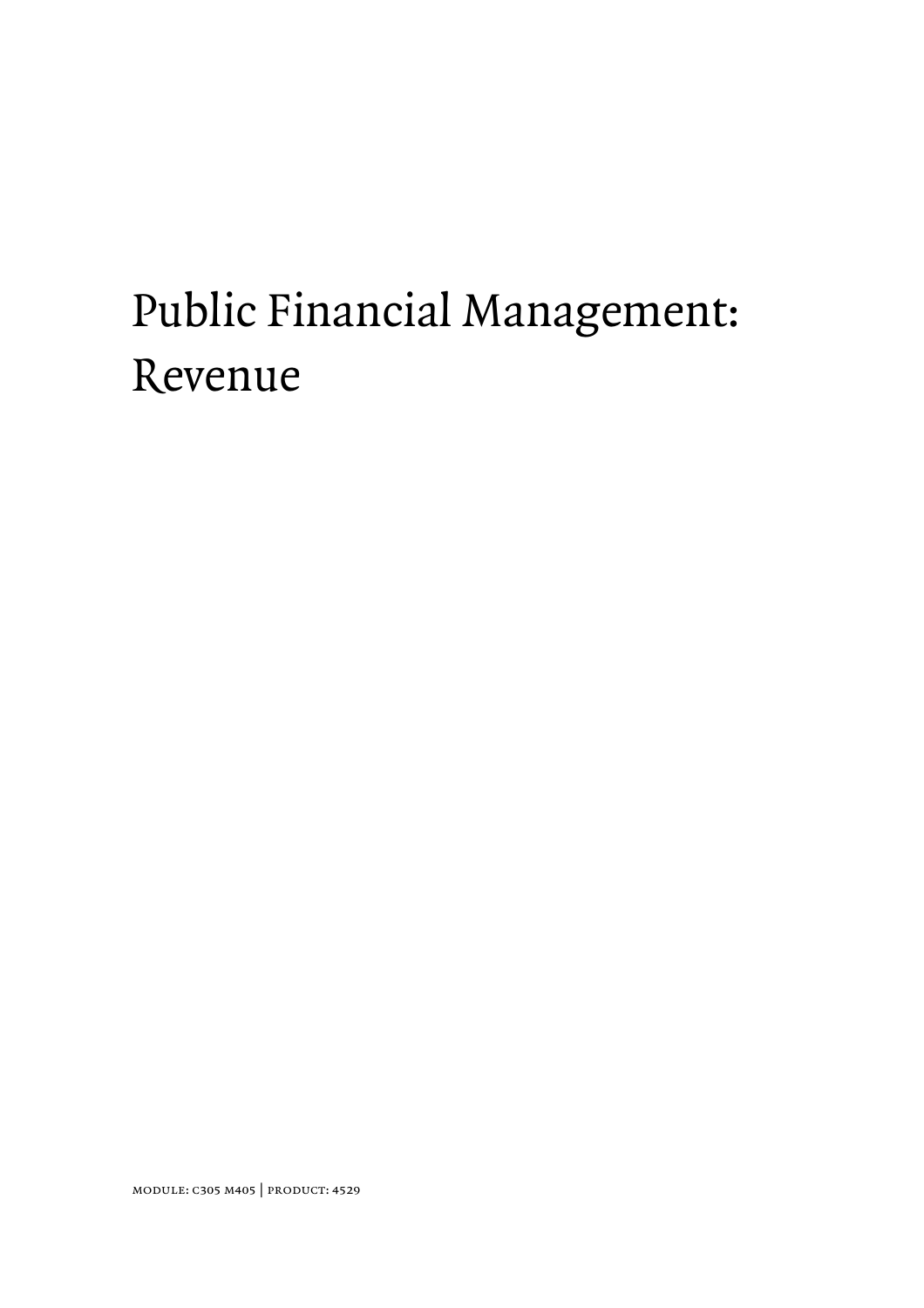**Public Financial Management: Revenue**  Centre for Financial and Management Studies © SOAS University of London First published: 2003; Revised: 2007, 2010, 2011, 2012, 2015, 2016, 2019

All rights reserved. No part of this module material may be reprinted or reproduced or utilised in any form or by any electronic, mechanical, or other means, including photocopying and recording, or in information storage or retrieval systems, without written permission from the Centre for Financial and Management Studies, SOAS University of London.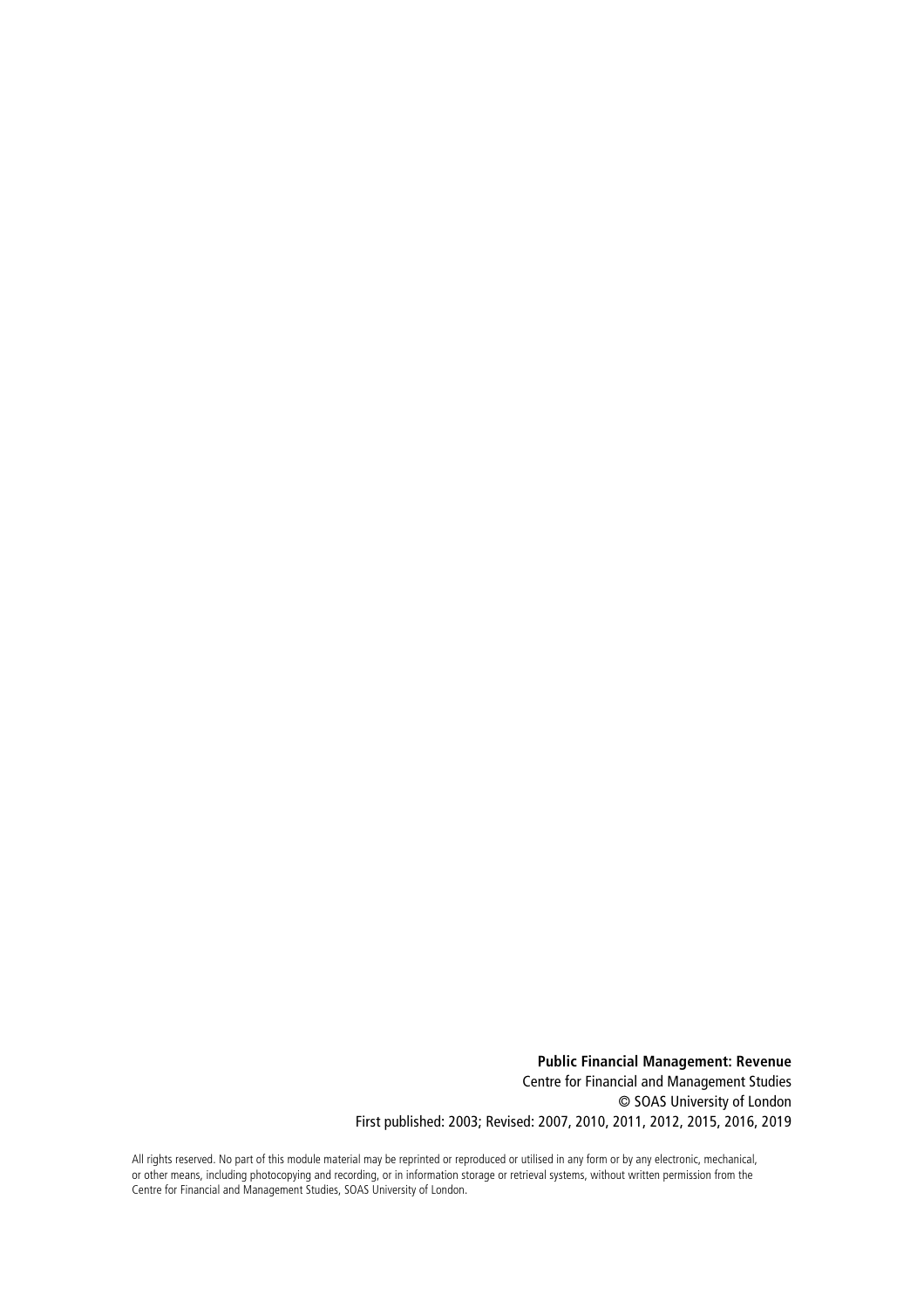## Public Financial Management: Revenue

## Module Introduction and Overview

## **Contents**

| 1            | <b>Introduction to the Module</b> |   |
|--------------|-----------------------------------|---|
| $\mathbf{z}$ | <b>The Module Author</b>          | 4 |
| 3            | <b>Study Materials</b>            | 4 |
| 4            | <b>Module Overview</b>            | 5 |
| 5            | <b>Learning Outcomes</b>          | 6 |
| 6            | <b>Assessment</b>                 | 7 |
|              | <b>Specimen Examination</b>       |   |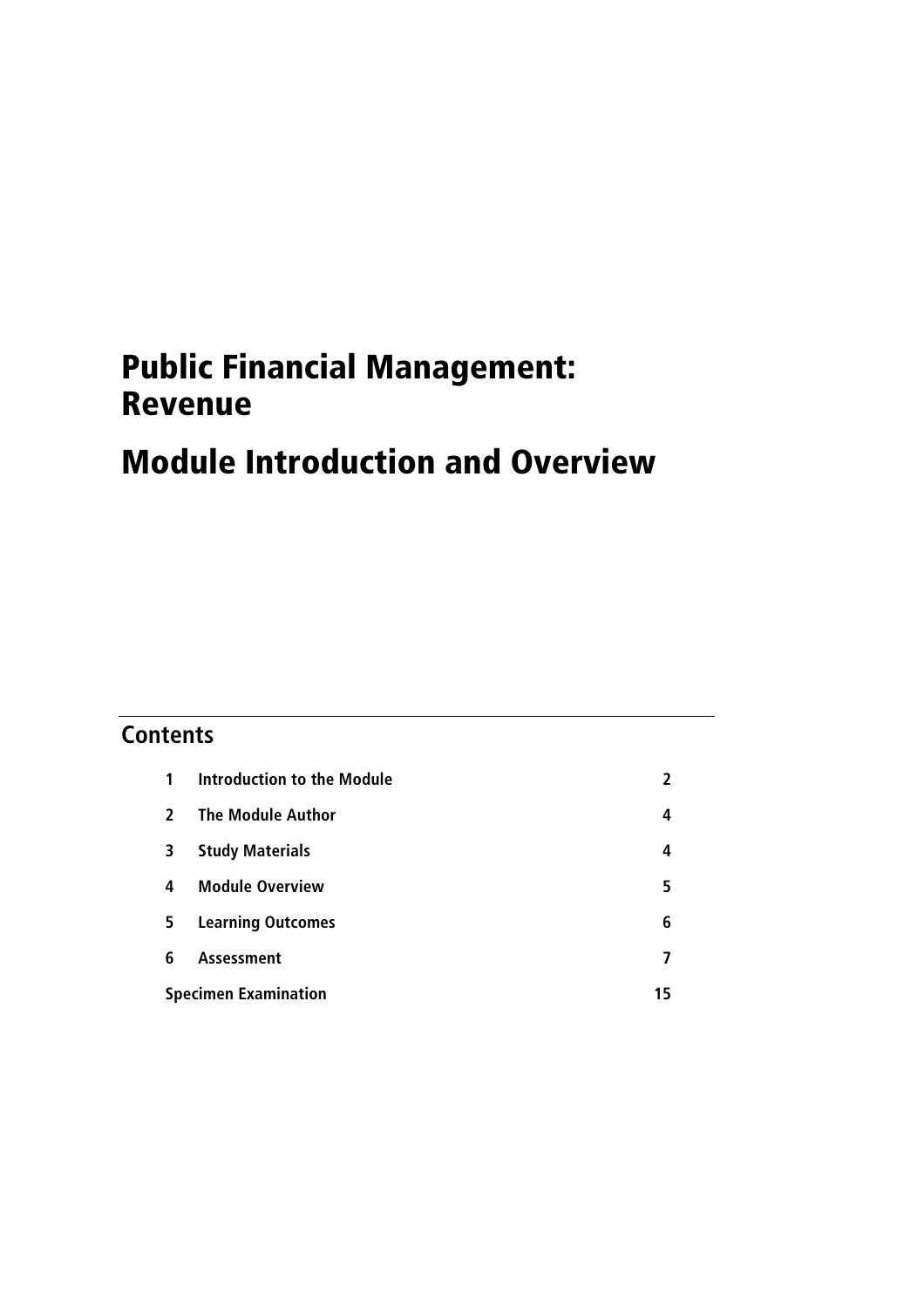## **1 Introduction to the Module**

This module aims to introduce you to the theory and practice of public finance, with special reference to how governments raise and use revenues. It is concerned with taxation, borrowing and aid. There are economic principles that bear on the issues of financing public expenditure and these are covered in the module. At the same time, however, we recognise that decisions on taxation, borrowing and aid are not taken solely with reference to economics but also to politics, and the module raises relevant political and social issues too. While the module has some emphasis on taxation in poorer countries, they are not its exclusive concern.

### **What are the important issues in public revenue?**

This module is mainly about financing governments and public services. It asks how governments at national and sub-national level can finance their activities and what the impacts of those financing decisions are. It assumes that decisions have already been made about the size of the public sector. There is a discussion in the module *Public Policy and Management: Perspectives and Issues* about explanations and justifications for government activities. There it is shown that there was a growth in the proportion of national resources allocated to the public sector in the OECD countries, especially during the second half of the twentieth century. Much of the growth was accounted for by increases in the proportion of national incomes devoted to transfers from one set of citizens to another according to their stages in life and, to a lesser extent, according to their level of income.

This module is not about the highest-level strategic issue of what the public sector should or should not do and how much of the national product should be collected in taxes, although this issue cannot be entirely avoided, for example, when we look at how to correct deficits in public finances. One option is always to reduce the level of spending, and therefore choices have to be made about which activities can be cut or cancelled. The main focus on this module is on how government activities can be financed.

### **Raising government revenues**

First, there are choices to be made about how governments should raise revenue to finance their activities. Taxation is normally the main source of revenue, except in those cases in which governments are able to collect rents for the extraction of oil and gas or minerals from their territories. A major issue for all governments is how to design and run a tax system that collects money efficiently, that is broadly acceptable to the taxpayers, that is simple to run and does not produce unacceptable inequity. The overall process is called *fiscal reform*. The strategic issue is: what is the best mix of revenue sources for government, including the practical issue of what revenues can actually be collected?

The second source of funds for government activities is borrowings. Where budget deficits occur because insufficient tax is collected to fund all of their spending, governments have either to borrow, from their own citizens or from foreigners, or to print money. Often governments continue borrowing for many years and incur large accumulated debts. Printing money to pay for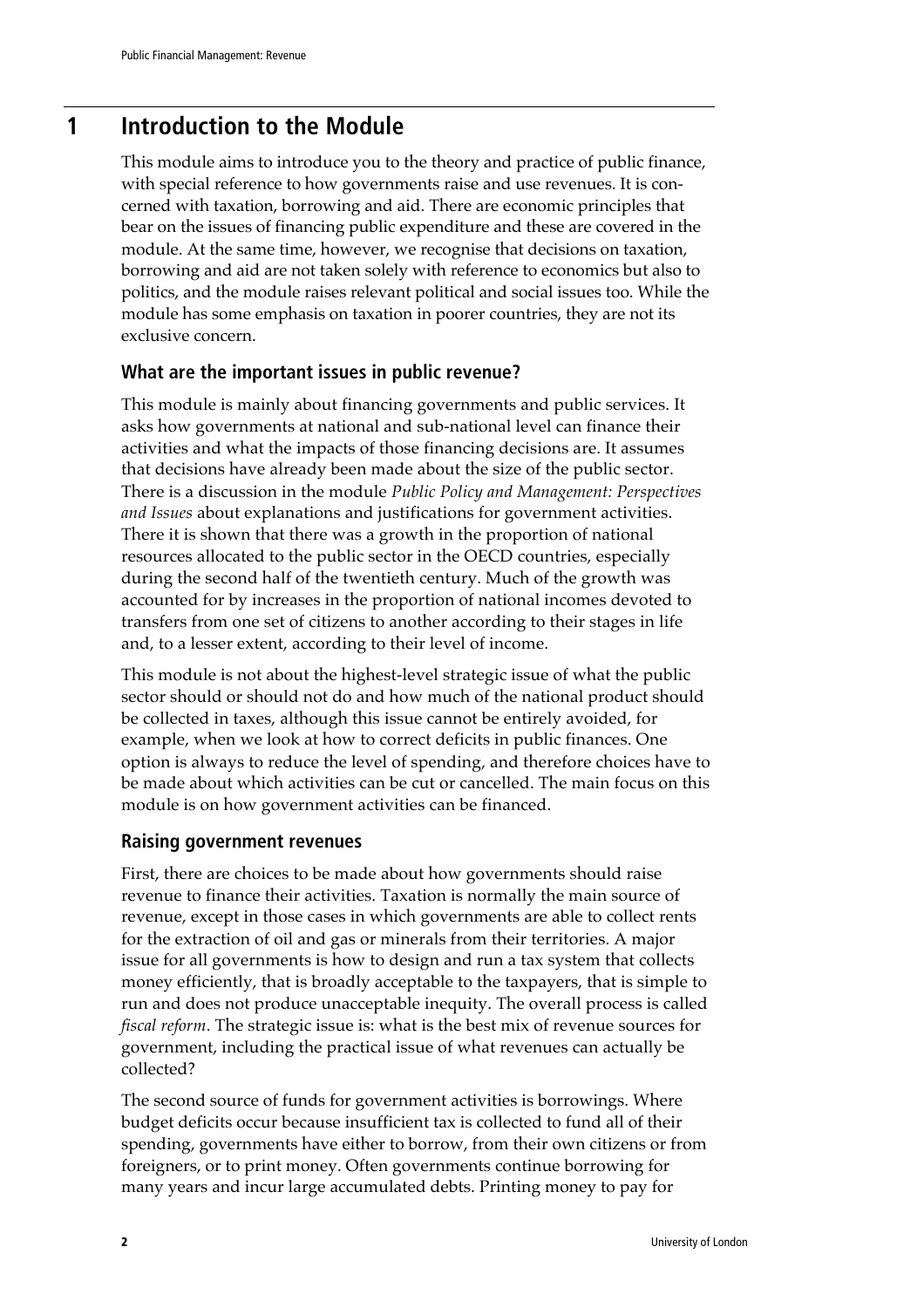public services normally leads in the medium term to high rates of inflation. The strategic issue is: how big should a deficit be, and what can governments do to contain the deficit to that level?

### **Local government finance**

Sub-national governments have similar strategic questions, although the extent to which they can make their own choices about taxation and borrowing varies according to how centralised their systems are and how much control national governments exert on local governments' finances. The module *Decentralisation and Local Governance* deals with these questions. What local governments cannot do is print money. Apart from borrowing, taxing and central government grants, therefore, local governments often have to find ways of charging for the local services they provide. They also find ways of using their assets, especially land holdings, to raise money for projects. The issue is: what are the best ways for local governments to finance their activities?

### **Alternative taxation policies**

Taxation policy is not only a matter of raising revenues to pay for government services. Governments also try to use the tax system and tax incidence to pursue other policies. Progressive taxation on incomes and profits is often used to redistribute income and wealth. There are also attempts to pursue environmental policies through the tax system, creating tax incentives to pollute less, both for individuals and for companies. The strategic issue is: how can policies be pursued successfully through the tax system?

### **Taxing for growth**

Governments also use taxation as a contribution towards national competitiveness. Low levels of personal and company taxation are seen as contributing to the price competitiveness of domestic industries against foreign competitors. They are also used to attract foreign investment. If it is not possible to keep taxes low for all companies, there is the other option of creating tax breaks for companies willing to invest in a country or a region within it. Sometimes, governments create permanent tax-free zones in which trade and manufacturing can take place. The strategic issue is: do tax competition and tax incentives for inward investment produce faster economic growth?

The question of using taxation to help growth is a subset of the general issue of taxation policy for developing economies in a globalising world. Developing economies tend to have a greater reliance on indirect taxes than do rich economies. Reliance on duties on traded goods is slowly being replaced by taxes on 'value added', another form of indirect taxation.

### **Aid and loans**

Many poorer countries are dependent to some extent on foreign aid assistance to finance their governments' expenditures. The strategic question for donors and lenders is: how to structure the aid and lending regime to produce their desired results. For recipient governments the question is similar: how can we use the aid and loans for our own ends while not jeopardising the future flow of funds?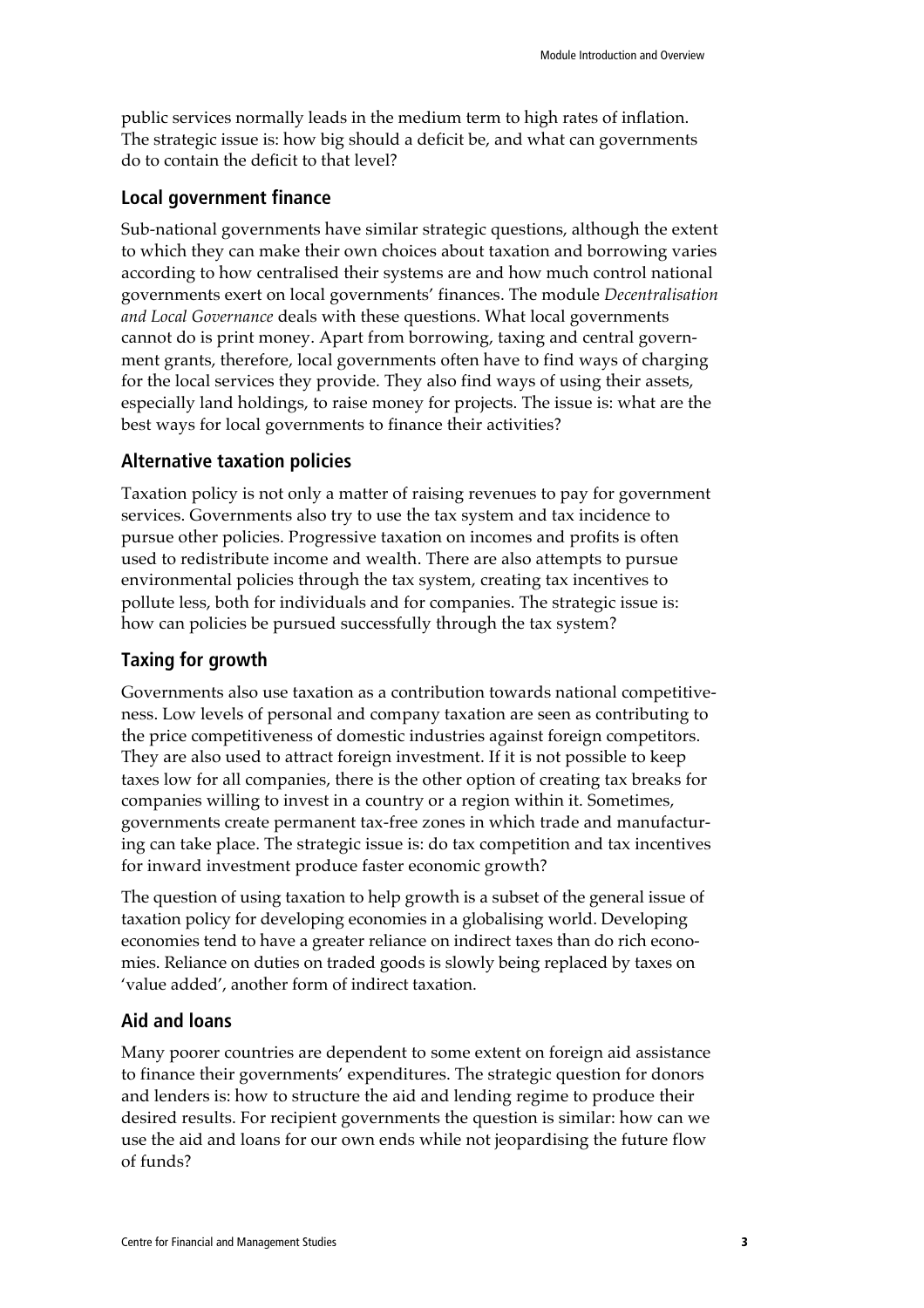### **2 The Module Author**

**Tony Allen** is a retired university lecturer in economics and is now working as an educational consultant. He was a Principal Lecturer and Subject Leader in Economics, at the University of Westminster in London, teaching on both undergraduate and postgraduate courses. He is a graduate of the Universities of Hull, London and Brunel.

Dr Allen's research interests lie in public policy, particularly the economics of education, fiscal decentralisation and project appraisal. He has been a member of the Associate Faculty of Henley Management College (now Henley Business School, part of the University of Reading) from 1986 to 2010, contributing to their MBA programmes, and a Visiting Lecturer in Economics at the Middlesex University Business School 1994–97, teaching managerial economics on their executive MBA courses. He was also Programme External Examiner for Economics and Business Studies at the University of Hertfordshire and at INTI University College in Kuala Lumpur, Malaysia, both posts from 2006–2011.

Tony Allen has been a tutor at CeFiMS since 2003 during which time, in addition to tutoring, he has authored or revised modules in taxation, project appraisal, development assistance and decentralisation. He also contributed to a short course on fiscal decentralisation and private public partnerships in 2006 in South Africa for government finance officials.

## **3 Study Materials**

This Study Guide is your central learning resource as it structures your learning unit by unit. Each unit should be studied within a week. It is designed in the expectation that studying the unit and the associated core readings will require 15 to 20 hours during the week, but this will vary according to your background knowledge and experience of studying.

There is no one textbook that covers the scope of this module, but you will have a substantial Module Reader.

### **Module Reader**

The Module Reader provides a selection of academic articles and extracts from books and journals, which you are expected to read as part of your study of this module. You will note from reading them that the topics covered in these articles often vary widely from the Study Guide. The Module Reader articles are often more technical or adopt a more in-depth approach. This should not put you off, as many were written with an academic audience in mind. These articles were selected so that the central arguments and concepts could be understood and appreciated at a level appropriate to this module.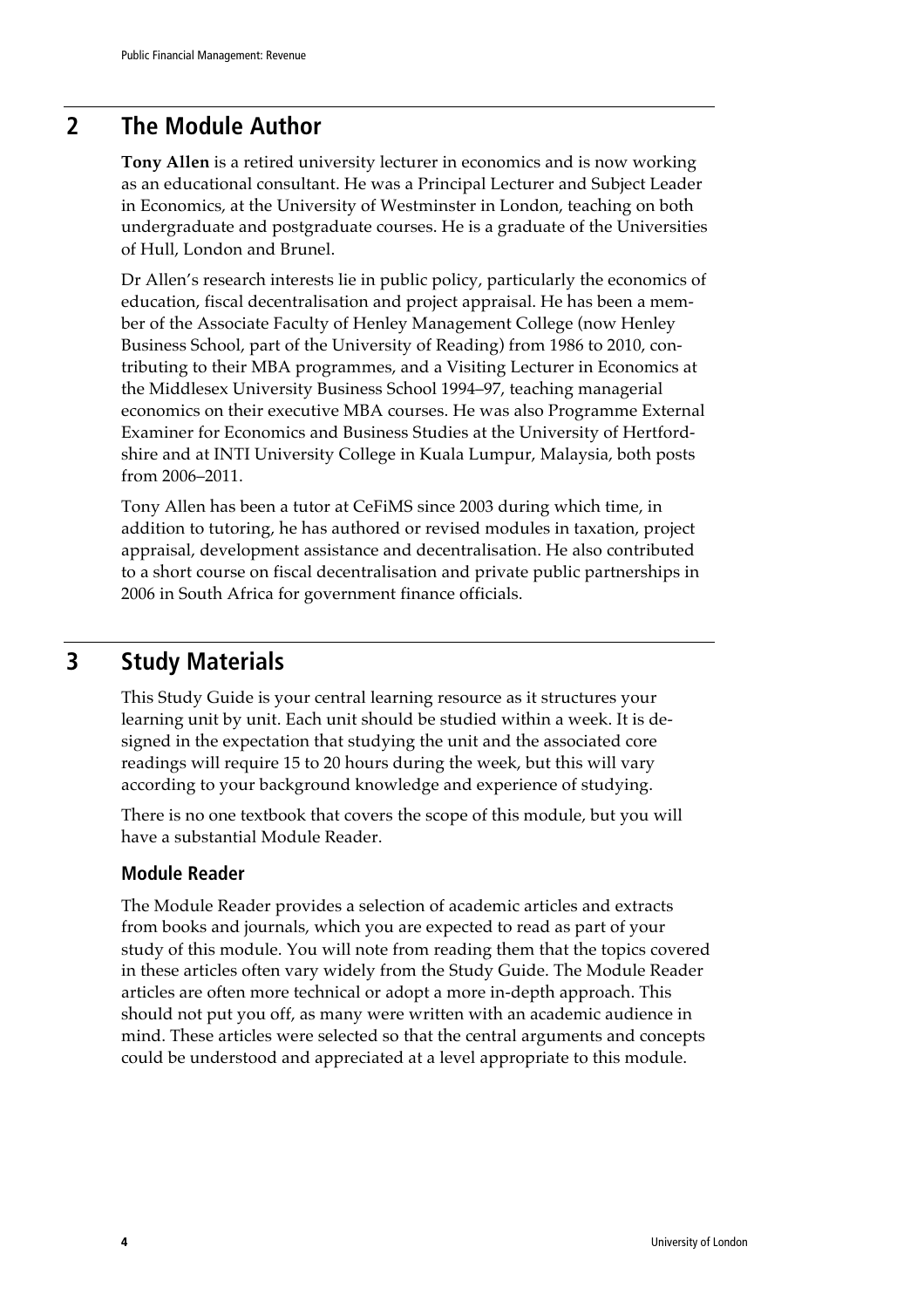### **4 Module Overview**

The module consists of eight 'units' of work, each with set readings, questions and exercises. There are additional readings available on the Virtual Learning Environment. You also have the opportunity to discuss aspects the module with your fellow students through the VLE.

### **Unit 1 Introduction to Taxation**

- 1.1 Introduction
- 1.2 Criteria for Assessing Types of Taxes
- 1.3 Types of Tax
- 1.4 Trends in Taxation
- 1.5 Tax Policy and Tax Administration
- 1.6 Conclusion

### **Unit 2 The Economic Theory of Taxation**

- 2.1 Introduction
- 2.2 Economic Efficiency
- 2.3 Income Tax versus Sales Tax
- 2.4 Taxes on the Supply of Labour
- 2.5 Equity and Efficiency
- 2.6 Optimal Taxation
- 2.7 Implications for Tax Policy
- 2.8 Summary and Conclusions

### **Unit 3 Public Policy and Taxation**

- 3.1 Introduction
- 3.2 Inequality
- 3.3 Environmental Taxes
- 3.4 Behaviour and Taxes: Tobacco and Alcohol (Sin) Taxes
- 3.5 Summary and Conclusions

### **Unit 4 Tax Policy Issues in Developing Countries**

- 4.1 Introduction
- 4.2 Tax Policies in Developing Countries
- 4.3 Tax Administration in Developing Countries
- 4.4 Value Added Tax (VAT)
- 4.5 Summary and Conclusions

### **Unit 5 Tax Policy Issues**

- 5.1 Introduction
- 5.2 Tax Competition
- 5.3 The Internationalisation of Tax Policy Base Erosion and Profit Shifting (BEPS)
- 5.4 Natural Resources 'Curse'?
- 5.5 Flat Taxes
- 5.6 Summary and Conclusions

### **Unit 6 Sub National Government Revenues**

- 6.1 Introduction
- 6.2 The Economic Case for Fiscal Decentralisation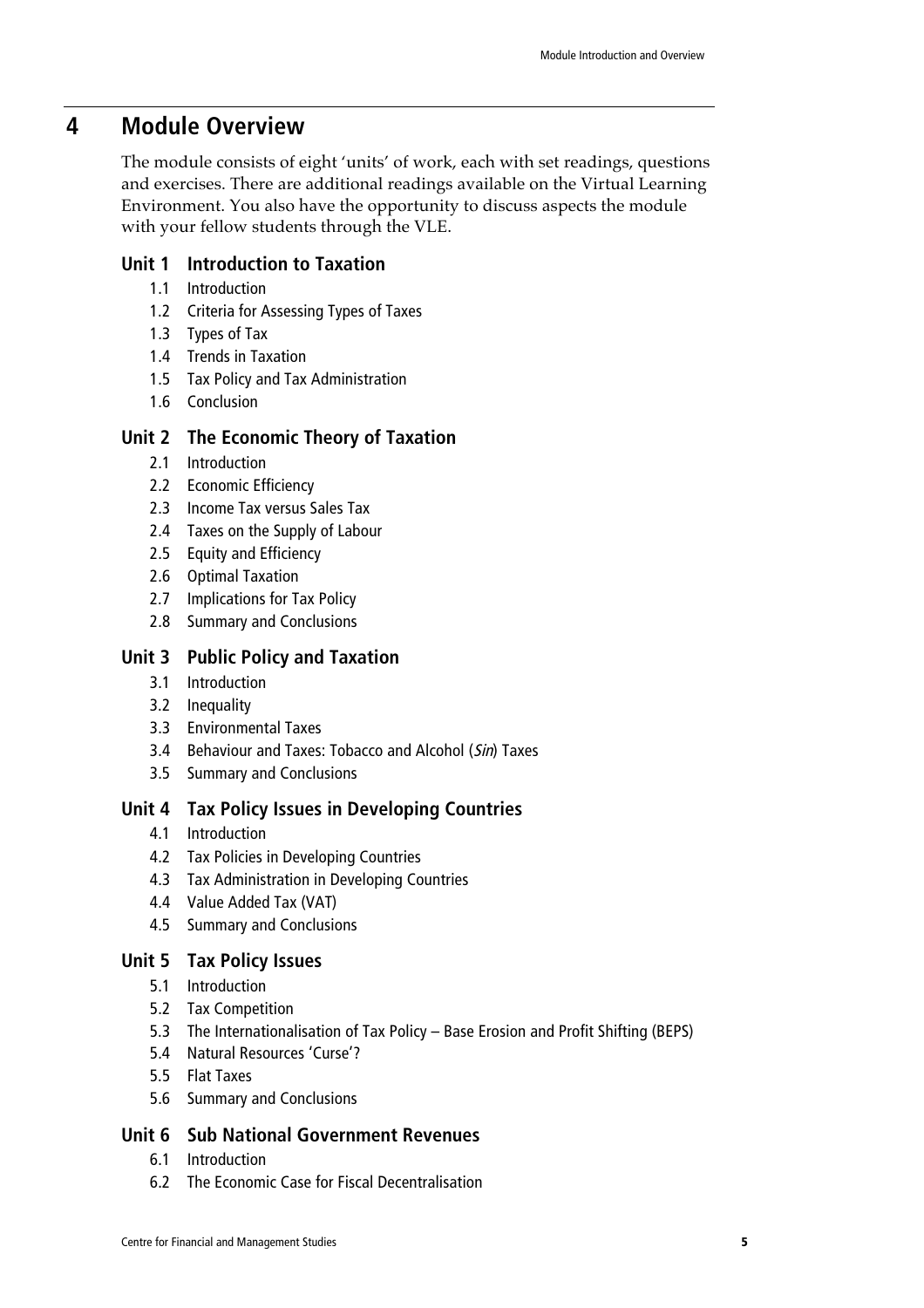- 6.3 SNG Tax Revenues
- 6.4 Intergovernmental Grants and Transfers
- 6.5 Sub-National Government Borrowing
- 6.6 The Impact of Fiscal Decentralisation
- 6.7 Summary and Conclusions

### **Unit 7 Budget Deficits and National Debts**

- 7.1 Introduction
- 7.2 Deficit Definitions
- 7.3 Why do Governments Run Deficits?
- 7.4 Why Do Deficits Matter?
- 7.5 Does Government Debt Matter?
- 7.6 Austerity Policies
- 7.7 Fiscal Policy in Developing Countries
- 7.8 Fiscal Adjustment and Fiscal Illusions
- 7.9 Summary and Review

### **Unit 8 Foreign Aid and Debt Relief**

- 8.1 Introduction
- 8.2 What is Foreign Aid? (ODA)
- 8.3 Donors of Foreign Aid
- 8.4 Allocation of Foreign Aid
- 8.5 Budget Support
- 8.6 Aid and Tax Effort in Recipient Countries
- 8.7 Aid Volatility
- 8.8 Debt Relief
- 8.9 Summary and Conclusions

## **5 Learning Outcomes**

When you have completed your study of this module you will be able to:

- outline and discuss the main sources of government revenue
- explain the main criteria for assessing types of taxation
- analyse the main trends in taxation especially as between advanced and developing countries
- evaluate the main recommendations and analytical methods of the theory of optimal taxation that underpins modern tax reform
- gauge the degree of inequality and evaluate policies to reduce inequality
- outline the economic arguments for and against environmental taxes
- assess the impact of taxes on people's consumption behaviours
- evaluate the causes of weak tax administration in developing countries and recommended appropriate policies to improve tax administration
- judge the use of Value Added Taxes in the context of developing countries
- discuss the causes and effects of tax competition between countries
- evaluate the effects of natural resource abundance on countries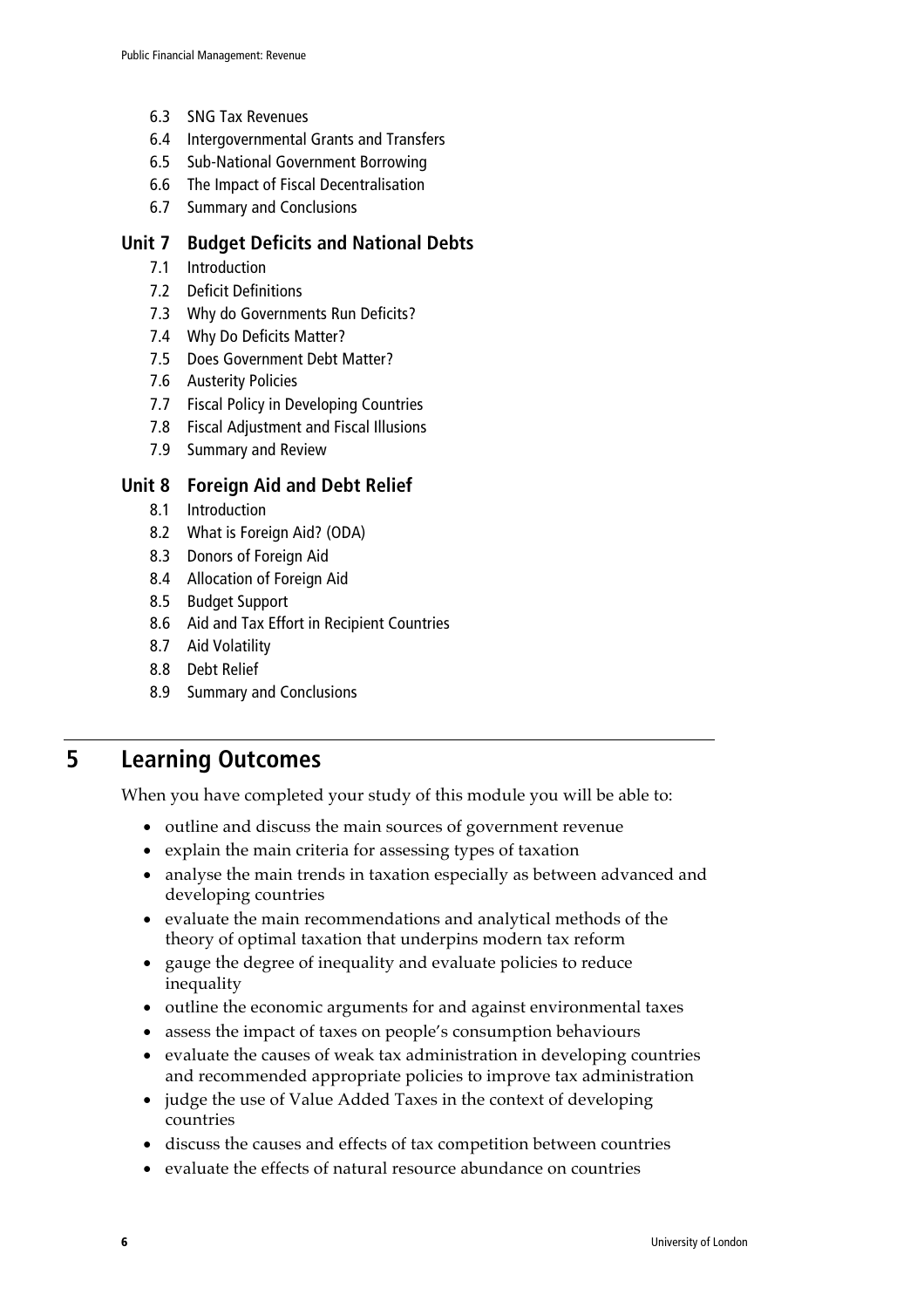- explain the economic case for fiscal decentralisation
- explain the characteristics of local taxes and some of the problems of tax collection at local level
- define the issues in how fiscal policy can be used to stabilise economies
- outline the different effects and policy implications of internal and external debt
- explain how governments can create the illusion of fiscal adjustment by financial engineering
- assess the success of aid giving as a method of supplementing government revenues in poorer countries and analyse its effects on government spending, tax raising and borrowing.

### **6 Assessment**

Your performance on each module is assessed through two written assignments and one examination. The assignments are written after Unit 4 and Unit 8 of the module session. Please see the VLE for submission deadlines. The examination is taken at a local examination centre in September/October.

#### **Preparing for assignments and exams**

There is good advice on preparing for assignments and exams and writing them in Chapter 8 of *Studying at a Distance* by Christine Talbot. We recommend that you follow this advice.

The examinations you will sit are designed to evaluate your knowledge and skills in the subjects you have studied: they are not designed to trick you. If you have studied the module thoroughly, you will pass the exam.

### **Understanding assessment questions**

Examination and assignment questions are set to test your knowledge and skills. Sometimes a question will contain more than one part, each part testing a different aspect of your skills and knowledge. You need to spot the key words to know what is being asked of you. Here we categorise the types of things that are asked for in assignments and exams, and the words used. All the examples are from the Centre for Financial and Management Studies examination papers and assignment questions.

### **Definitions**

Some questions mainly require you to show that you have learned some concepts, by setting out their precise meanings. Such questions are likely to be preliminary and be supplemented by more analytical questions. Generally, 'Pass marks' are awarded if the answer only contains definitions. They will contain words such as:

- 
- Describe Contrast
- Define Write notes on
- 
- Examine Outline
- Distinguish between What is meant by
- 
- Compare 
List
-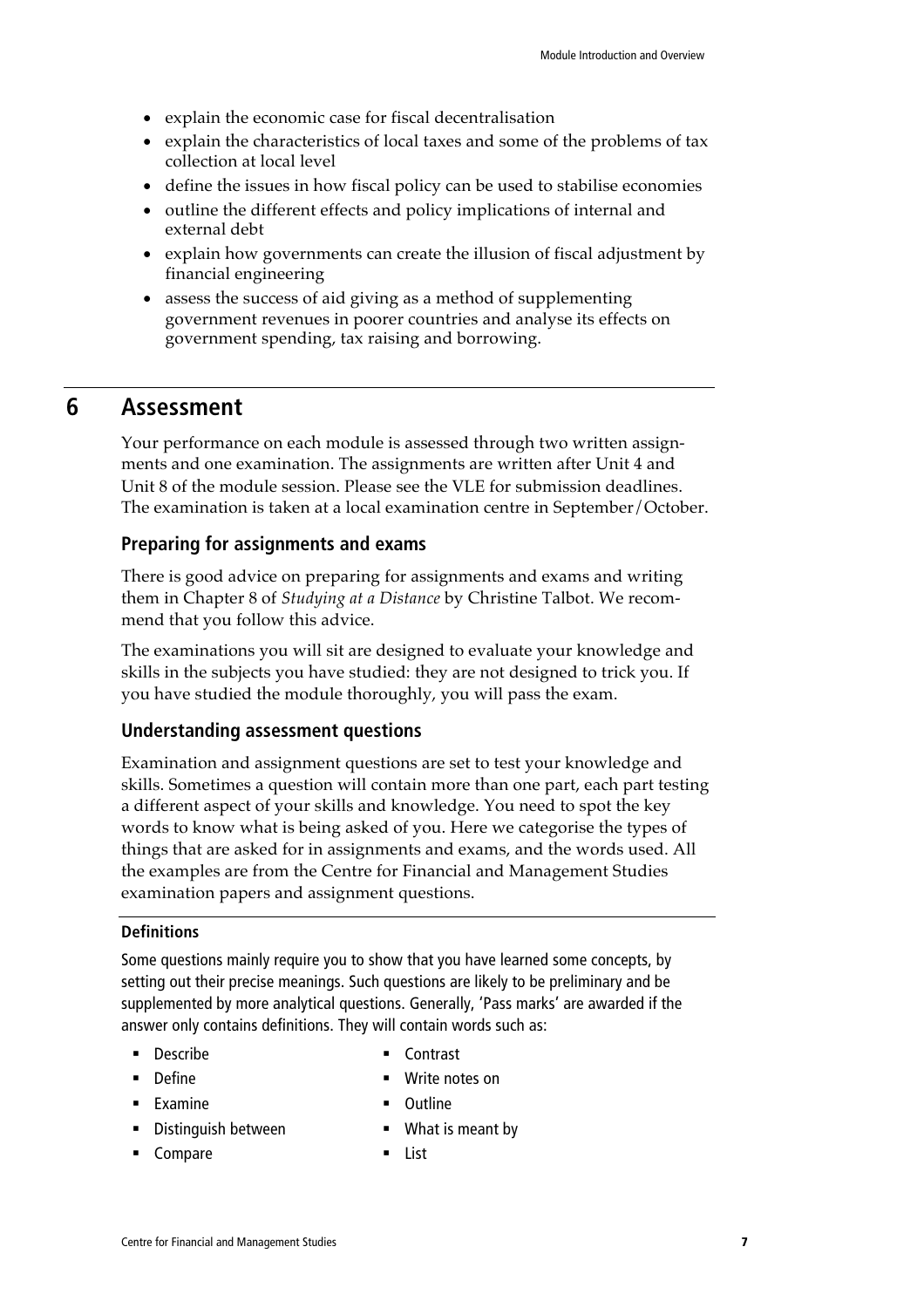### **Reasoning**

Other questions are designed to test your reasoning, by explaining cause and effect. Convincing explanations generally carry additional marks to basic definitions. They will include words such as:

- **Interpret**
- $\blacksquare$  Explain
- What conditions influence
- What are the consequences of
- What are the implications of

### **Judgement**

Others ask you to make a judgement, perhaps of a policy or of a course of action. They will include words like:

- $\blacksquare$  Evaluate
- **Critically examine**
- **Assess**
- Do you agree that
- To what extent does

### **Calculation**

Sometimes, you are asked to make a calculation, using a specified technique, where the question begins:

- Use indifference curve analysis to
- Using any economic model you know
- Calculate the standard deviation
- **Test whether**

It is most likely that questions that ask you to make a calculation will also ask for an application of the result, or an interpretation.

### **Advice**

Other questions ask you to provide advice in a particular situation. This applies to law questions and to policy papers where advice is asked in relation to a policy problem. Your advice should be based on relevant law, principles and evidence of what actions are likely to be effective. The questions may begin:

- Advise
- **Provide advice on**
- Explain how you would advise

### **Critique**

In many cases the question will include the word 'critically'. This means that you are expected to look at the question from at least two points of view, offering a critique of each view and your judgement. You are expected to be critical of what you have read.

The questions may begin:

- **Critically analyse**
- **Critically consider**
- **Critically assess**
- Critically discuss the argument that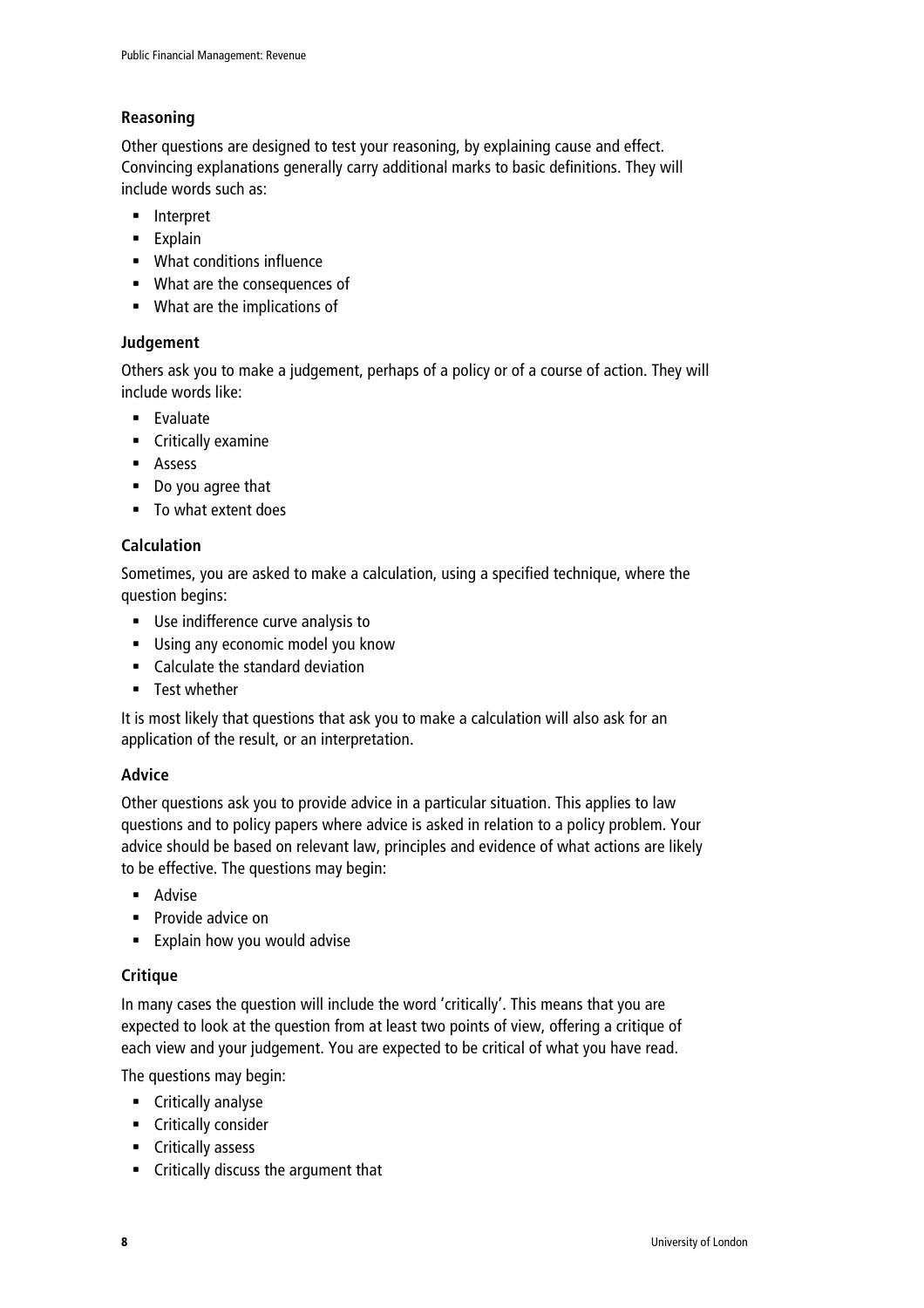#### **Examine by argument**

Questions that begin with 'discuss' are similar – they ask you to examine by argument, to debate and give reasons for and against a variety of options, for example

- Discuss the advantages and disadvantages of
- **Discuss this statement**
- **Discuss the view that**
- **Discuss the arguments and debates concerning**

### **The grading scheme: Assignments**

The assignment questions contain fairly detailed guidance about what is required. All assignments are marked using marking guidelines. When you receive your grade it is accompanied by comments on your paper, including advice about how you might improve, and any clarifications about matters you may not have understood. These comments are designed to help you master the subject and to improve your skills as you progress through your programme.

### **Postgraduate assignment marking criteria**

The marking criteria for your programme draws upon these minimum core criteria, which are applicable to the assessment of all assignments:

- understanding of the subject
- utilisation of proper academic [or other] style (e.g. citation of references, or use of proper legal style for court reports, etc.)
- relevance of material selected and of the arguments proposed
- planning and organisation
- logical coherence
- critical evaluation
- comprehensiveness of research
- evidence of synthesis
- innovation/creativity/originality.

The language used must be of a sufficient standard to permit assessment of these.

The guidelines below reflect the standards of work expected at postgraduate level. All assessed work is marked by your Tutor or a member of academic staff, and a sample is then moderated by another member of academic staff. Any assignment may be made available to the external examiner(s).

**80+ (Distinction).** A mark of 80+ will fulfil the following criteria:

- very significant ability to plan, organise and execute independently a research project or coursework assignment
- very significant ability to evaluate literature and theory critically and make informed judgements
- very high levels of creativity, originality and independence of thought
- very significant ability to evaluate critically existing methodologies and suggest new approaches to current research or professional practice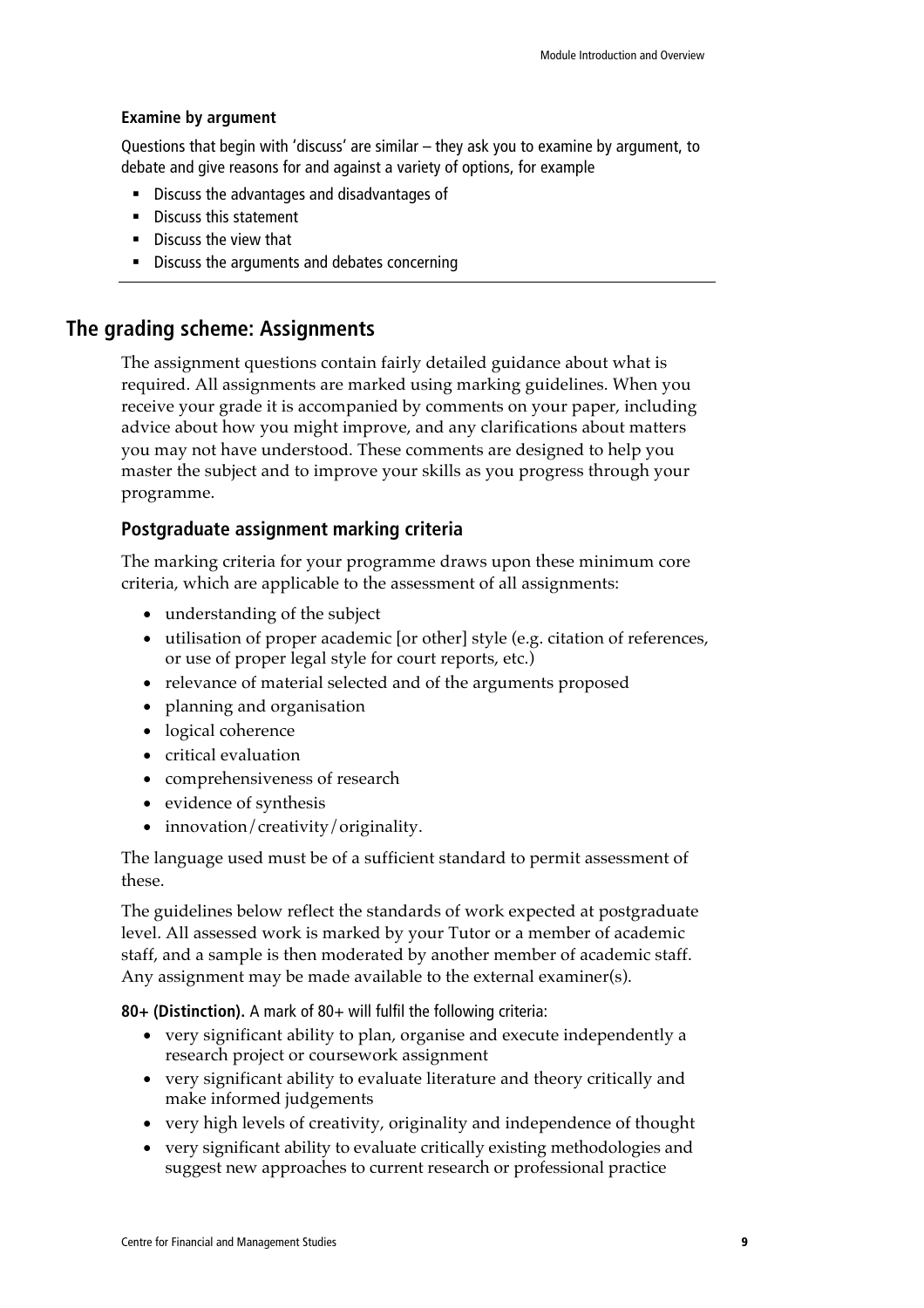- very significant ability to analyse data critically
- outstanding levels of accuracy, technical competence, organisation, expression.

**70–79 (Distinction).** A mark in the range 70–79 will fulfil the following criteria:

- significant ability to plan, organise and execute independently a research project or coursework assignment
- clear evidence of wide and relevant reading, referencing and an engagement with the conceptual issues
- capacity to develop a sophisticated and intelligent argument
- rigorous use and a sophisticated understanding of relevant source materials, balancing appropriately between factual detail and key theoretical issues. Materials are evaluated directly and their assumptions and arguments challenged and/or appraised
- correct referencing
- significant ability to analyse data critically
- original thinking and a willingness to take risks.

**60–69 (Merit).** A mark in the 60–69 range will fulfil the following criteria:

- ability to plan, organise and execute independently a research project or coursework assignment
- strong evidence of critical insight and thinking
- a detailed understanding of the major factual and/or theoretical issues and directly engages with the relevant literature on the topic
- clear evidence of planning and appropriate choice of sources and methodology with correct referencing
- ability to analyse data critically
- capacity to develop a focussed and clear argument and articulate clearly and convincingly a sustained train of logical thought.

**50–59 (Pass).** A mark in the range 50–59 will fulfil the following criteria:

- ability to plan, organise and execute a research project or coursework assignment
- a reasonable understanding of the major factual and/or theoretical issues involved
- evidence of some knowledge of the literature with correct referencing
- ability to analyse data
- examples of a clear train of thought or argument
- the text is introduced and concludes appropriately.

**40–49 (Fail).** A Fail will be awarded in cases in which there is:

- limited ability to plan, organise and execute a research project or coursework assignment
- some awareness and understanding of the literature and of factual or theoretical issues, but with little development
- limited ability to analyse data
- incomplete referencing
- limited ability to present a clear and coherent argument.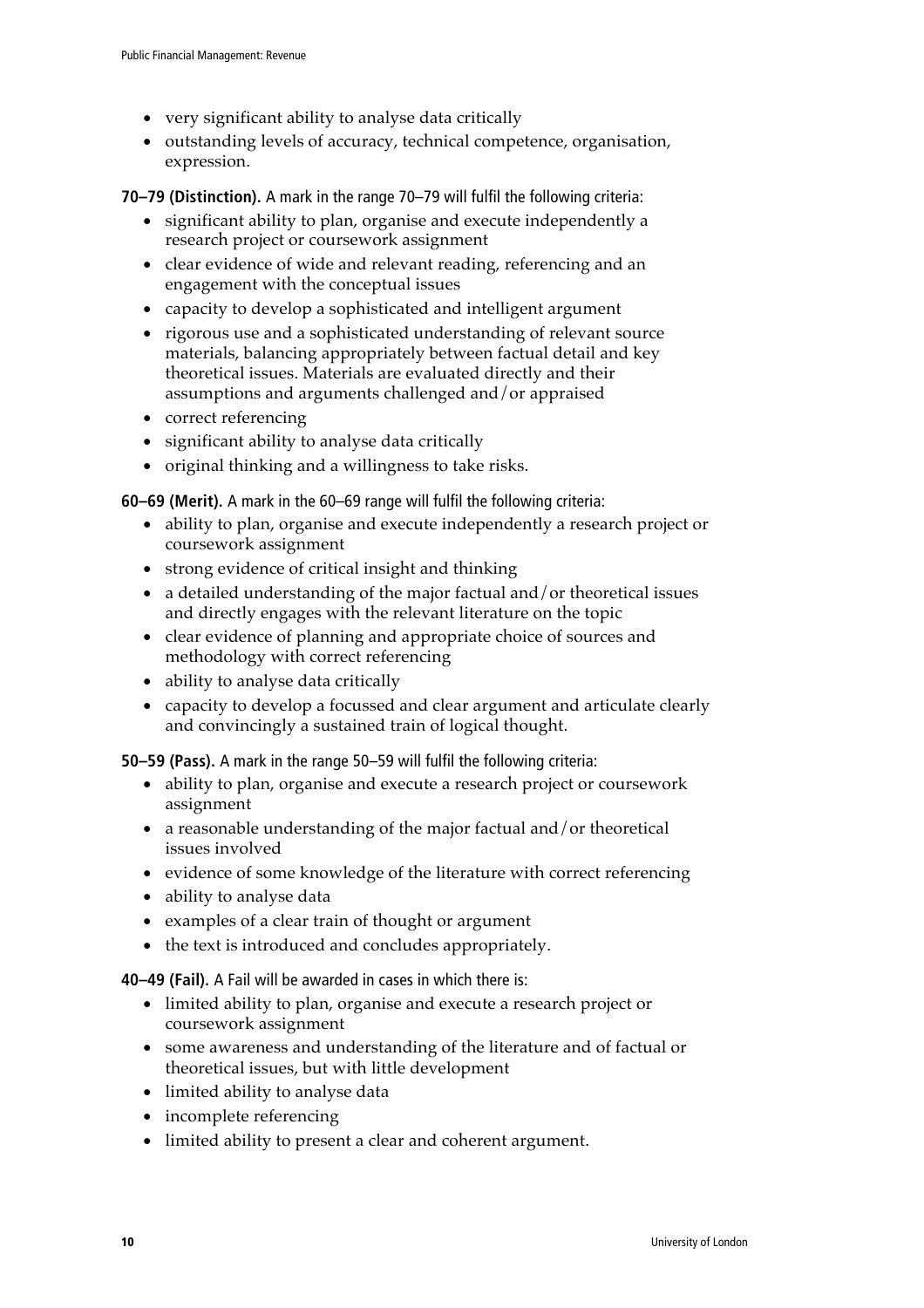**20–39 (Fail).** A Fail will be awarded in cases in which there is:

- very limited ability to plan, organise and execute a research project or coursework assignment
- failure to develop a coherent argument that relates to the research project or assignment
- no engagement with the relevant literature or demonstrable knowledge of the key issues
- incomplete referencing
- clear conceptual or factual errors or misunderstandings
- only fragmentary evidence of critical thought or data analysis.

**0–19 (Fail).** A Fail will be awarded in cases in which there is:

- no demonstrable ability to plan, organise and execute a research project or coursework assignment
- little or no knowledge or understanding related to the research project or assignment
- little or no knowledge of the relevant literature
- major errors in referencing
- no evidence of critical thought or data analysis
- incoherent argument.

### **The grading scheme: Examinations**

The written examinations are 'unseen' (you will only see the paper in the exam centre) and written by hand, over a three-hour period. We advise that you practise writing exams in these conditions as part of your examination preparation, as it is not something you would normally do.

You are not allowed to take in books or notes to the exam room. This means that you need to revise thoroughly in preparation for each exam. This is especially important if you have completed the module in the early part of the year, or in a previous year.

Details of the general definitions of what is expected in order to obtain a particular grade are shown below. These guidelines take account of the fact that examination conditions are less conducive to polished work than the conditions in which you write your assignments. Note that as the criteria of each grade rises, it accumulates the elements of the grade below. Assignments awarded better marks will therefore have become comprehensive in both their depth of core skills and advanced skills.

#### **Postgraduate unseen written examinations marking criteria**

**80+ (Distinction).** A mark of 80+ will fulfil the following criteria:

- very significant ability to evaluate literature and theory critically and make informed judgements
- very high levels of creativity, originality and independence of thought
- outstanding levels of accuracy, technical competence, organisation, expression
- outstanding ability of synthesis under exam pressure.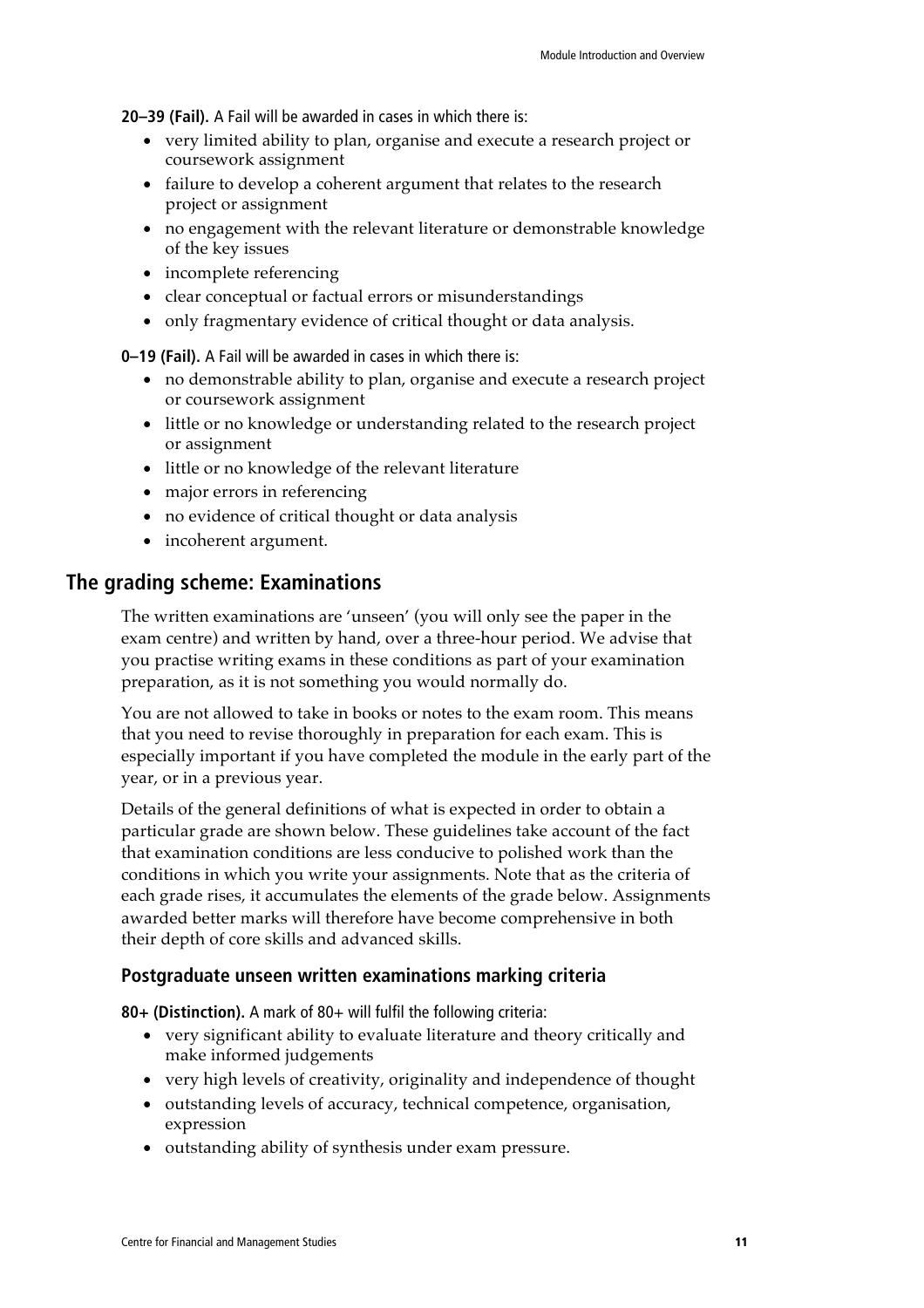**70–79 (Distinction).** A mark in the 70–79 range will fulfil the following criteria:

- clear evidence of wide and relevant reading and an engagement with the conceptual issues
- develops a sophisticated and intelligent argument
- rigorous use and a sophisticated understanding of relevant source materials, balancing appropriately between factual detail and key theoretical issues
- direct evaluation of materials and their assumptions and arguments challenged and/or appraised;
- original thinking and a willingness to take risks
- significant ability of synthesis under exam pressure.

**60–69 (Merit).** A mark in the 60–69 range will fulfil the following criteria:

- strong evidence of critical insight and critical thinking
- a detailed understanding of the major factual and/or theoretical issues and directly engages with the relevant literature on the topic
- develops a focussed and clear argument and articulates clearly and convincingly a sustained train of logical thought
- clear evidence of planning and appropriate choice of sources and methodology, and ability of synthesis under exam pressure.

**50–59 (Pass).** A mark in the 50–59 range will fulfil the following criteria:

- a reasonable understanding of the major factual and/or theoretical issues involved
- evidence of planning and selection from appropriate sources
- some demonstrable knowledge of the literature
- the text shows, in places, examples of a clear train of thought or argument
- the text is introduced and concludes appropriately.

**40–49 (Fail).** A Fail will be awarded in cases in which:

- there is some awareness and understanding of the factual or theoretical issues, but with little development
- misunderstandings are evident
- there is some evidence of planning, although irrelevant/unrelated material or arguments are included.

**20–39 (Fail).** A Fail will be awarded in cases which:

- fail to answer the question or to develop an argument that relates to the question set
- do not engage with the relevant literature or demonstrate a knowledge of the key issues
- contain clear conceptual or factual errors or misunderstandings.

**0–19 (Fail).** A Fail will be awarded in cases which:

- show no knowledge or understanding related to the question set
- show no evidence of critical thought or analysis
- contain short answers and incoherent argument.

[2015–16: Learning & Teaching Quality Committee]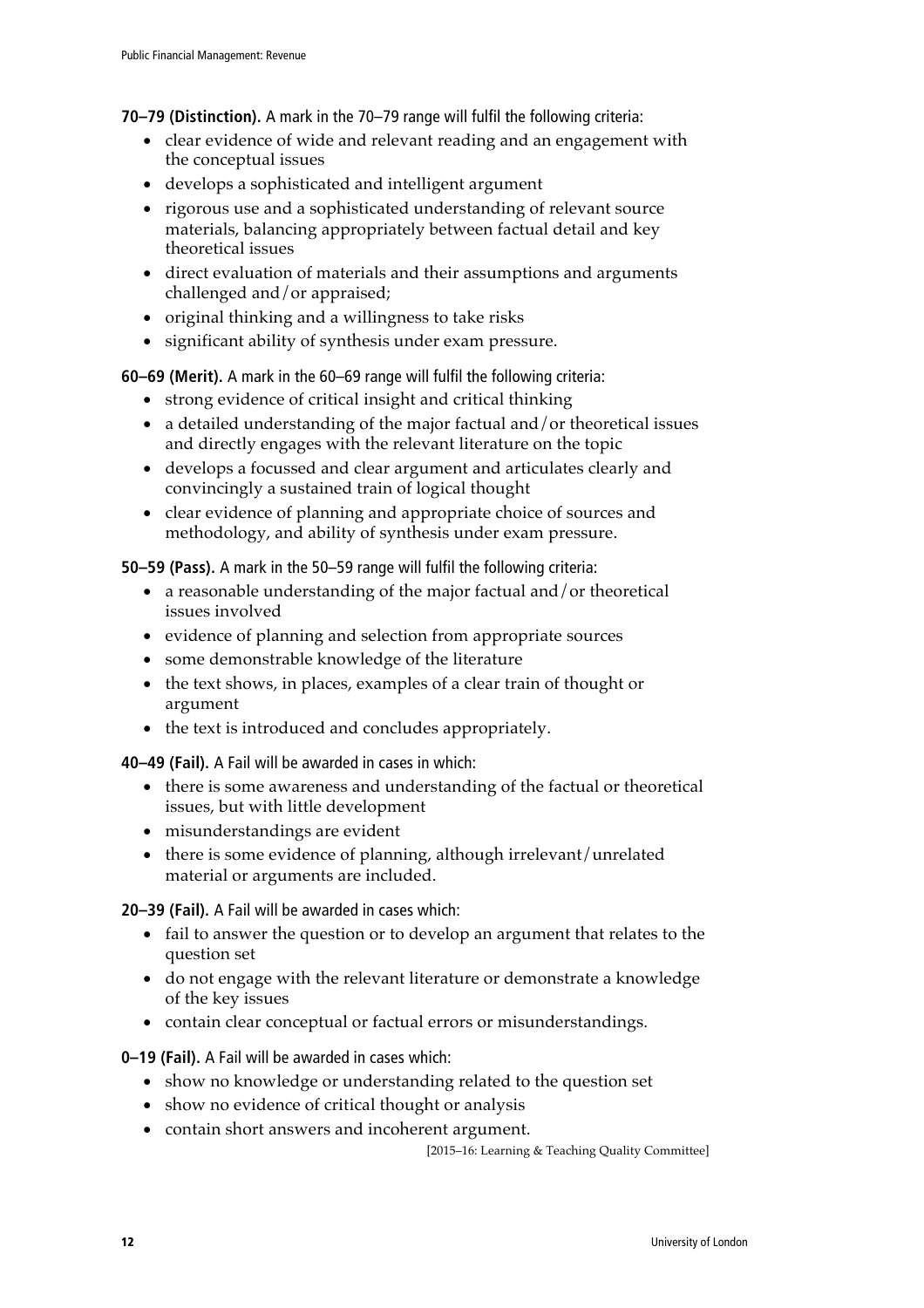### **Specimen exam papers**

CeFiMS does not provide past papers or model answers to papers. Modules are continuously updated, and past papers will not be a reliable guide to current and future examinations. The specimen exam paper is designed to be relevant and to reflect the exam that will be set on this module.

Your final examination will have the same structure and style and the range of question will be comparable to those in the Specimen Exam. The number of questions will be the same, but the wording and the requirements of each question will be different.

Good luck on your final examination.

### **Further information**

Online you will find documentation and information on each year's examination registration and administration process. If you still have questions, both academics and administrators are available to answer queries.

The Regulations are also available at www.cefims.ac.uk/regulations/, setting out the rules by which exams are governed.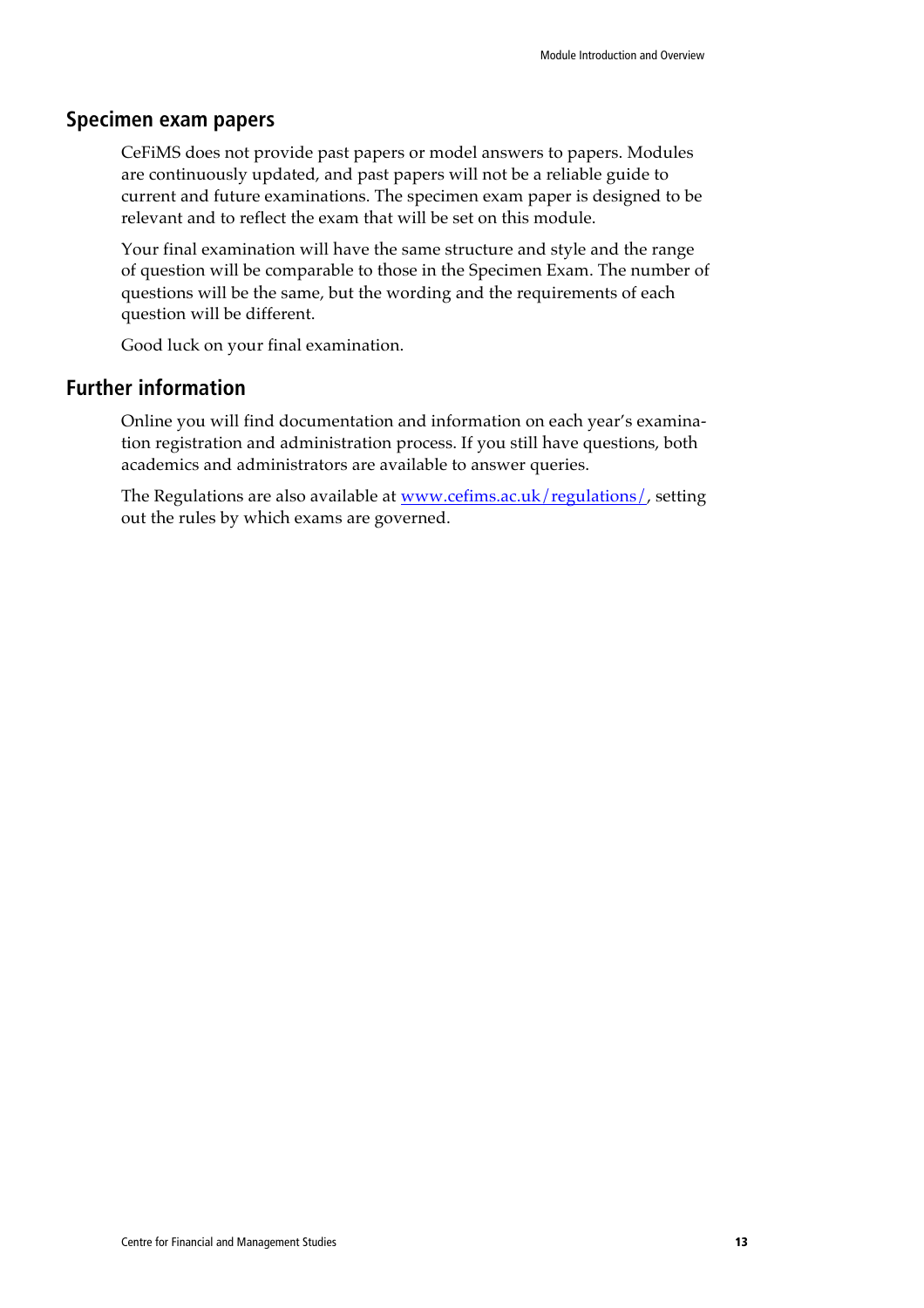### **DO NOT REMOVE THE QUESTION PAPER FROM THE EXAMINATION HALL**

### **UNIVERSITY OF LONDON**

CENTRE FOR FINANCIAL AND MANAGEMENT STUDIES

*MSc Examination Postgraduate Diploma Examination*  for External Students

**91DFMC305** 

### FINANCE (ECONOMIC POLICY) PUBLIC FINANCIAL MANAGEMENT PUBLIC POLICY AND MANAGEMENT

### **Public Financial Management: Revenue**

*Specimen Examination* 

*This is a specimen examination paper designed to show you the type of examination you will have at the end of the year for Public Financial Management: Revenue. The number of questions and the structure of the examination will be the same but the wording and the requirements of each question will be different. Best wishes for success on your final examination.* 

The examination must be completed in **THREE** hours.

Answer **THREE** questions. The examiners give equal weight to each question; therefore, you are advised to distribute your time approximately equally between three questions.

**PLEASE TURN OVER**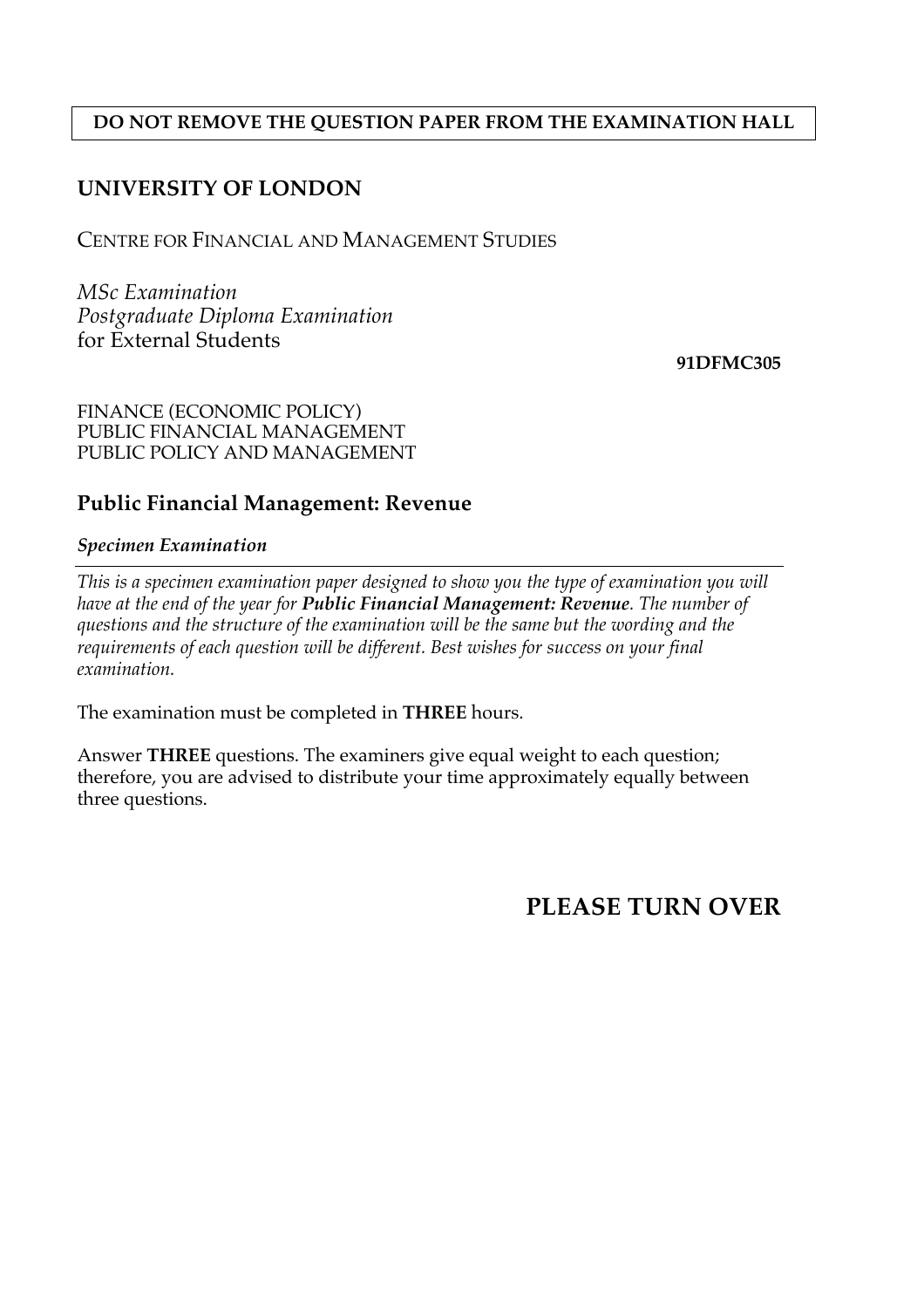## Answer **THREE** questions.

- **1.** Explain the main differences in taxation as between the advanced economies and developing countries.
- **2.** Describe what is meant by the 'distortionary impact of taxes'. What solutions are available to remedy this impact?
- **3.** To what extent is tax policy an appropriate instrument to implement public policy?
- **4.** How suitable is a Value Added Tax (VAT) in the economic and social context of developing countries?
- **5.** Discuss the benefits and disadvantages of the use of tax incentives in seeking to attract foreign direct investment (FDI). Does the evidence on tax competition suggest it is an effective policy?
- **6.** Outline the desirable characteristics of a local tax. To what extent do property taxes meet these criteria? What other alternative tax bases might be suitable for local taxes?
- **7.** Assess the benefits and difficulties in the use of fiscal policy to stabilise the macro-economy.
- **8.** Explain the causes and effects of volatile aid flows as a source of government revenues. Is volatility always a bad thing?

## **[END OF EXAMINATION]**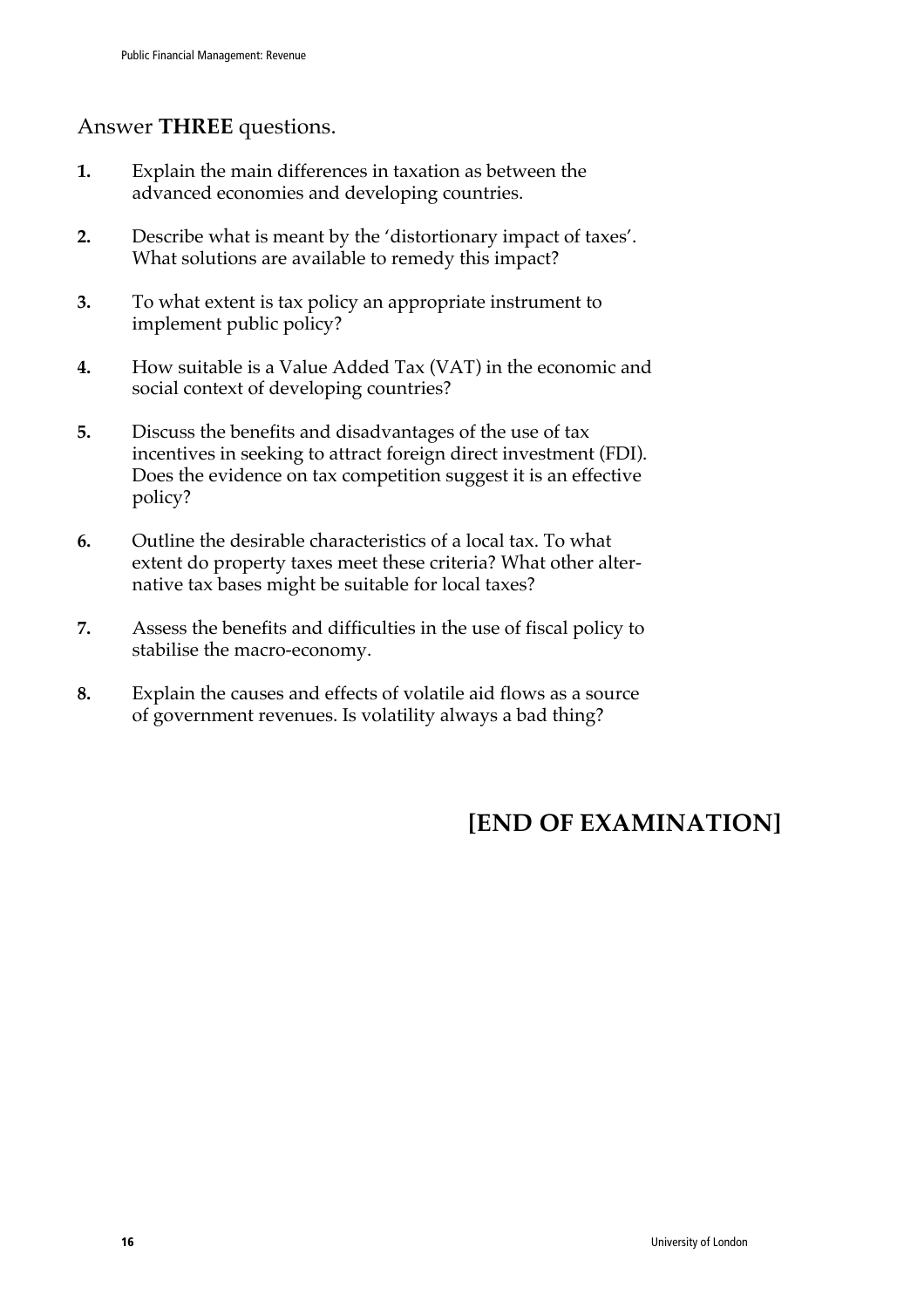## Public Financial Management: Revenue

## Unit 1 Introduction to Taxation

## **Contents**

| 1.1 Introduction                          |    |
|-------------------------------------------|----|
| 1.2 Criteria for Assessing Types of Taxes | 3  |
| 1.3 Types of Tax                          | 8  |
| 1.4 Trends in Taxation                    | 11 |
| 1.5 Tax Policy and Tax Administration     | 20 |
| 1.6 Summary                               | 22 |
| <b>References</b>                         |    |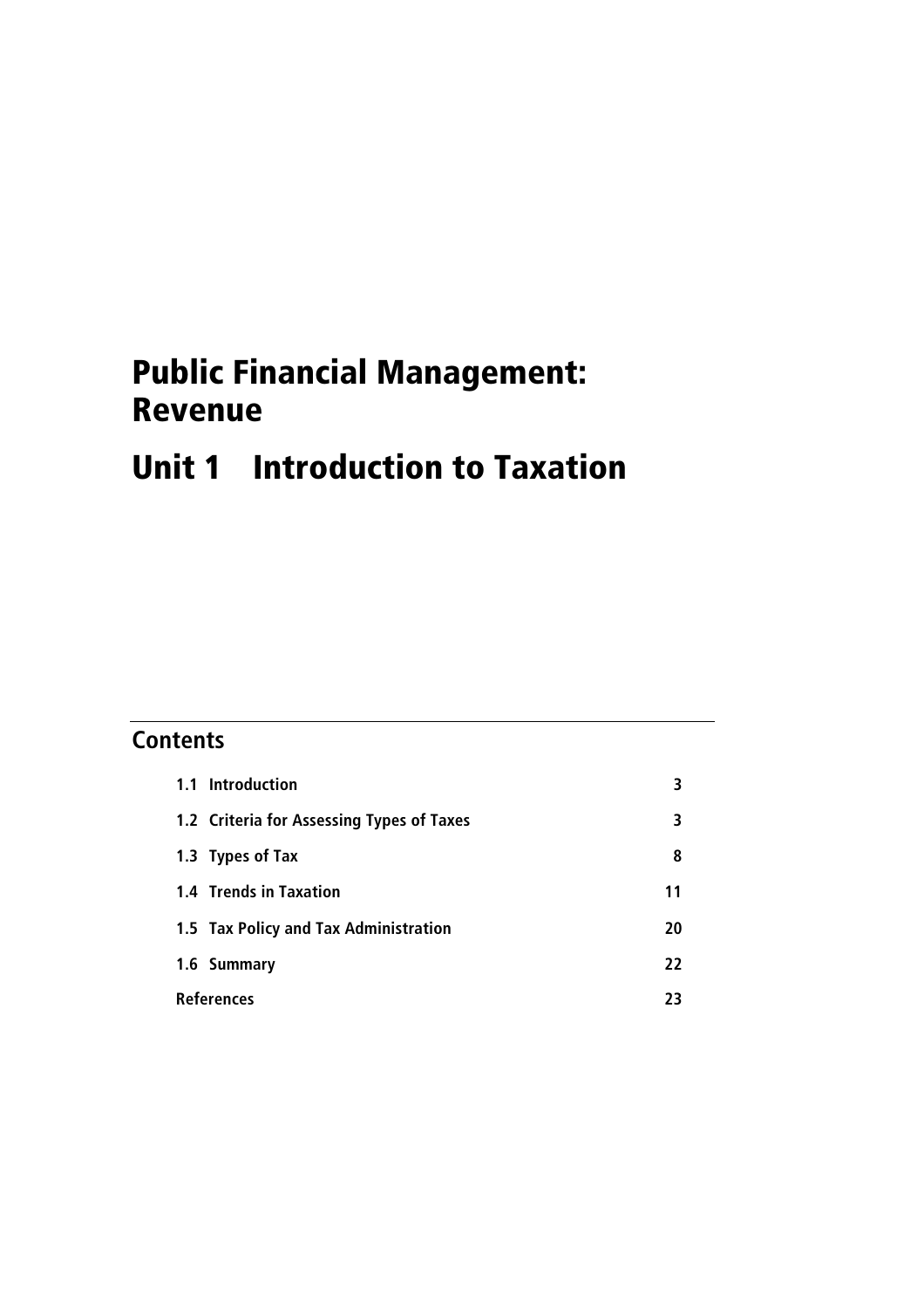## **Unit Overview**

Unit 1 is concerned with different types of taxes and the criteria by which these taxes can be assessed, together with the main worldwide trends in sources of tax revenues for governments and the resultant main strategic issues that governments face in designing both tax policies and tax administrations. The unit serves as an introduction to most of the issues that you will study in more detail in the rest of the module.

The unit covers the following topics:

- criteria for assessing taxes
- classification of types of taxes
- trends in sources of government tax revenues
- comparisons between countries, and countries classified by income group
- the strategic issues that arise from these trends and comparisons
- factors influencing international tax policies and the main recent changes in international tax policy
- major issues in tax administration reform.

### **Learning outcomes**

When you have completed this unit and its readings, you will be able to

- outline and discuss the main sources of government revenue
- identify strategic issues in financing public expenditure
- explain the basics of international tax policy and tax administration reform.

## **Reading for Unit 1**

### **Module Reader**

Joseph Stiglitz and Jay Rosengard (2015) 'The Five Desirable Characteristics of Any Tax System'.

Richard Bird (2013) 'Foreign Advice and Tax Policy in Developing Countries'.

Richard Bird (2010) 'Smart Tax Administration'.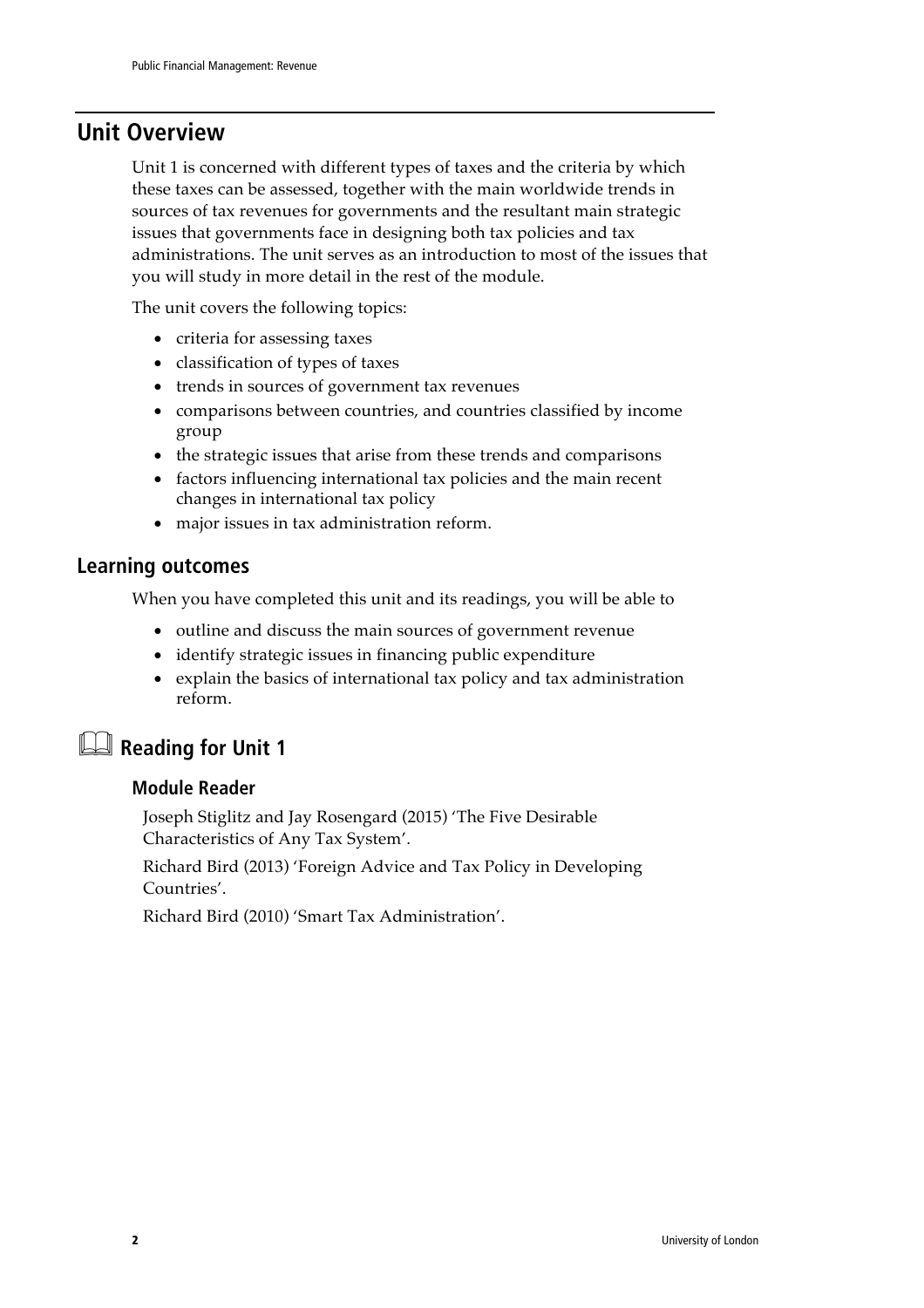## **1.1 Introduction**

All governments rely on taxation for the majority of the revenues that are used to finance public expenditure; the remaining part of their revenues comes from non-tax sources such as foreign aid, user charges, the sale of assets from privatisation, property income, and income from the ownership of natural resources and enterprises. Any shortfall of expenditure over all sources of revenues (a budget deficit) has to be financed by government borrowing.

### **1.2 Criteria for Assessing Types of Taxes**

How should we assess whether a particular type of tax is 'good' or 'bad'? This section suggests some possible criteria for evaluating taxes. We can then use these to judge whether a specific tax is effective in meeting these various criteria.

### 1.2.1 **Adam Smith's canons of taxation**

In his book, *The Wealth of Nations* (1776), Adam Smith proposed four canons (or principles) by which taxes could be assessed. These are fairness, certainty, convenience and efficiency.

#### **Fairness**

Assessing whether a tax is 'fair' is a subjective judgement. One view would be to say that a tax is fair if it treats individuals in similar circumstances in a similar manner (sometimes called 'horizontal equity'). An early approach to fairness was the *benefit principle*. This simply states that those who benefit from public spending should bear the burden of the tax that pays for that spending. Just as consumers pay a price for a product in the market that reflects the benefits derived from that product, so taxes would be akin to the 'price' charged for consuming various types of government-provided services. The problem with the application of this principle is that it is not always possible to trace the benefits of much of public spending to individuals. It may be possible for certain types of spending, such as on roads, where motorists can be taxed on their ownership of cars and the fuel they consume, to pay for the roads budget.

The benefit principle is really a case for *earmarked*, *ring-fenced* or *hypothecated* taxes where the revenues from a tax are earmarked to pay for a specific type of public expenditure, ideally where the two are linked, as in the case of motoring taxes and government spending on roads. The benefit principle can also be used to justify the imposition of user charges and fees such as tolls for the use of bridges and tunnels or for collecting household refuse at the local level, or television licence fees, as they are all examples where benefits can be closely linked to such charges. Those who support earmarked taxation do so because the link between taxation and government spending is more visible and, it is argued, may make such taxes more acceptable as taxpayers can see where their money is going. Critics argue that hypothecated taxes are often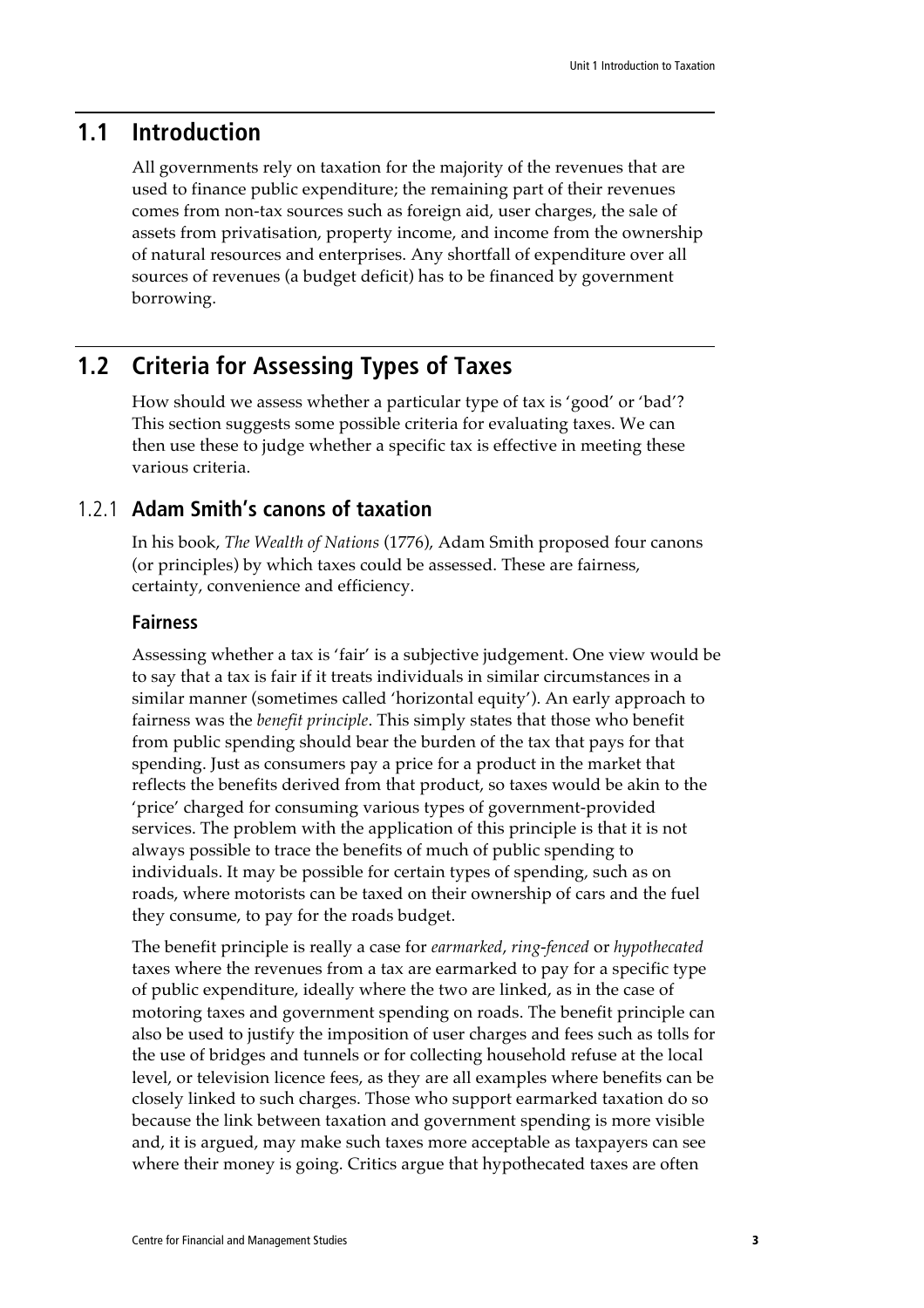regressive, may make it more difficult to control public spending and revenues may be variable.

A more common interpretation of fairness is that a tax should be related to *ability to pay*. This generally means that tax should be linked to an individual's income, so that higher income earners pay more than lower income earners (sometimes called 'vertical equity'). This approach ignores the expenditure side of the government's budget and thus there is no link between what an individual pays in tax and the amount of governmentprovided goods and services that they consume. The issue of equity and the tax system is explored in more detail in Unit 3.

### **Certainty**

The amount of tax to be paid ought to be known with certainty and not be arbitrary. The need (or, at least, the ideal) is to ensure that the individuals taxed understand the basis of the tax, that taxes are *transparent*. As tax systems become more complex, with a myriad of allowances, exemptions and rules, this transparency may be much dimmed.

Governments may try to 'fudge' the total amount of tax imposed, by cutting more visible taxes – for example, *income tax* – and increasing other, less visible taxes, such as *indirect taxes*. The argument is that governments could do this to increase their share of national resources by increasing taxes and spending. The only way to counter this tendency is to make the tax system more responsive by a constant and transparent discussion of tax proposals within the public policy process, including the legislature, the press etc. However, this process is not problem-free. If politicians perceive that tax-cutting proposals are popular, they may pursue these and cut public expenditures to keep the budget balanced, even if spending cuts damage sections of the population. Or, the tendency to cut taxes to gain political popularity can result in a rise in government borrowing, which can lead to severe fiscal crises.

### **Convenience**

A tax should be convenient in terms of timing and payment. An example of convenience relates to the payment of income tax. This can be collected at source – that is, when income is received, say from employment, or it could be levied retrospectively, once income is known for a financial year. For many taxpayers the former 'pay-as-you-earn' system is probably more convenient as it avoids building up an excessive tax liability. Such a system also has the advantage that the administrative costs of collection are quite low as employers bear most of these costs rather than the government. This process is called *withholding* in that companies withhold part of an employee's income as the tax deducted, which is then passed on to the government.

### **Efficiency**

Taxes ought to be inexpensive to administer and collect in relation to the revenue they raise; one way of judging this is from the perspective of 'administrative efficiency'. The administrative costs are the costs the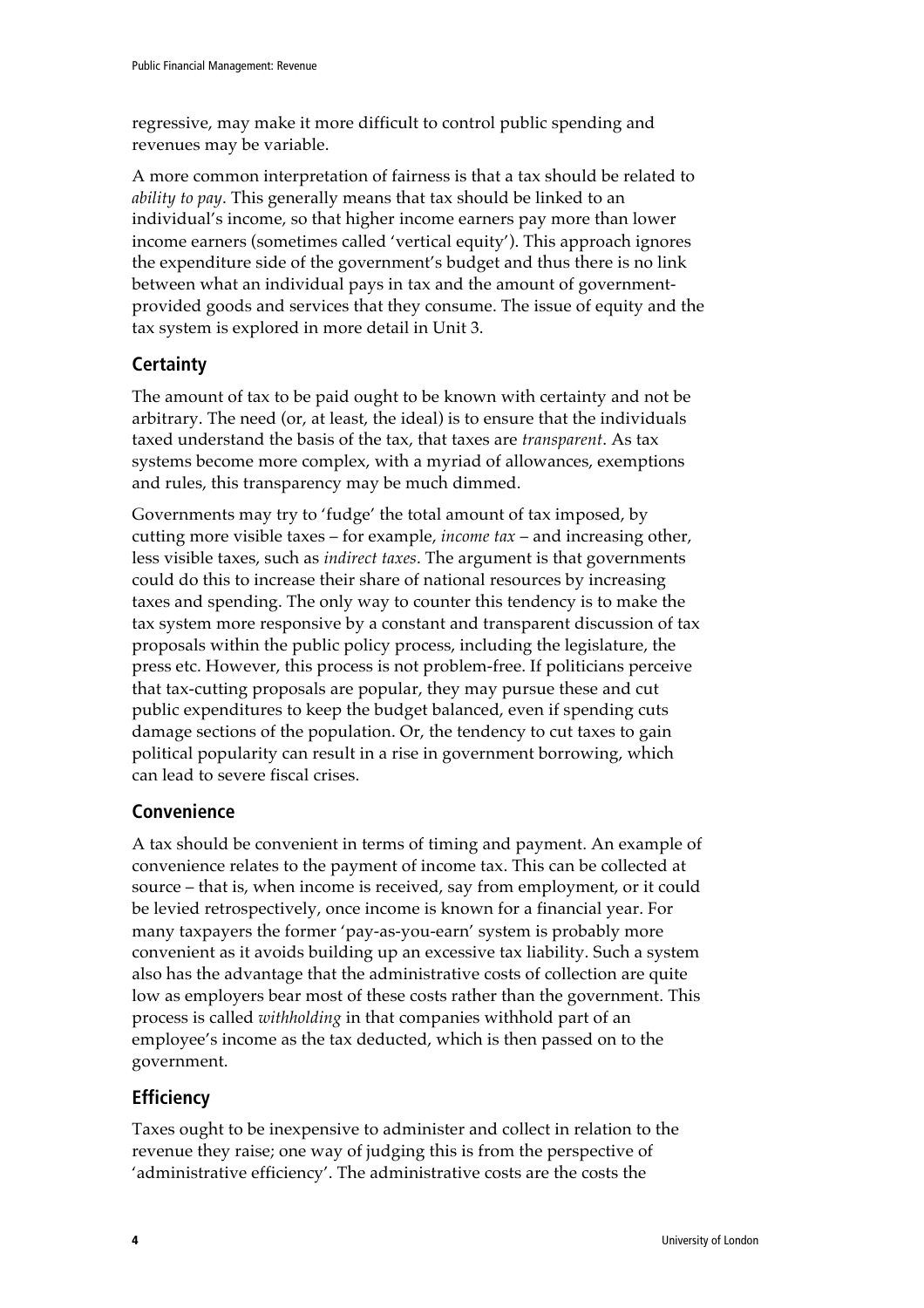government incurs in running the tax collection system. These would reflect the costs of employing staff, use of premises etc. A method for measuring the efficiency of types of taxes would be the ratio of these administrative costs of collection relative to the amount of revenue a tax raises. Broadly speaking, costs of collection are determined by the amount of work required to determine liability, the number of 'tax points' or tax payers from whom the tax has to be collected and, most importantly of all, the degree of complexity of the tax in question (James and Nobes, 2014).

This, however, would not identify the *compliance costs* of taxation. These are the costs imposed on taxpayers, such as the time they spend on making a tax return or employing a professional tax advisor. Such costs are difficult to measure. Evidence from developed countries suggests that these costs are higher than the administrative costs of collection (Sandford, 2000). It may be possible, at least with some types of tax, to shift these costs between the public and private sectors. For example, assessment can be undertaken either by the tax authorities or by taxpayers themselves through a system of 'self-assessment'. Compliance costs in the US are estimated at about 1.3% of GDP (total income of the US economy) according to the *Economist* magazine (2 January 2016).

However, *efficiency* has another meaning in economics; this other meaning refers to the efficiency of the allocation of resources in an economy. As you will see in Unit 2, to the extent that a market economy is 'efficient' in the allocation of resources, taxes will 'distort' this allocation because they change relative prices and thus the incentives facing those allocating resources, be they choices concerning what to buy or how much to save, or to work, or to accept certain types of work. For example, a tax imposed on the interest from people's savings is likely to reduce the incentive to save and thus 'distort' the preference for future consumption (as savings will generate more income in the future) as opposed to present consumption (not saving). Distortions are defined as the difference between post-tax decisions and pre-tax decisions. Anything that changes a pre-tax decision is a distortion. Distortions are 'corrective' when, and only when, they correct for market failure such as 'externalities' (explained below).

### 1.2.2 **Musgrave's assignment of government functions**

In his classic work on public finance, Richard Musgrave (1959) assigned three roles to government. These are *stabilisation*, *distribution* and *allocation*.

### **Stabilisation**

The stabilisation function refers to the use of macro-economic policy (fiscal and monetary policies) to try to maintain a stable and smoothly running economy and to seek to counter the economic cycle in order to reduce, to a reasonable minimum, fluctuations in output, unemployment and inflation. How taxes and fiscal policy can be used for this policy is covered in Unit 7. In this unit we are only concerned with the extent to which various taxes are suited to this function.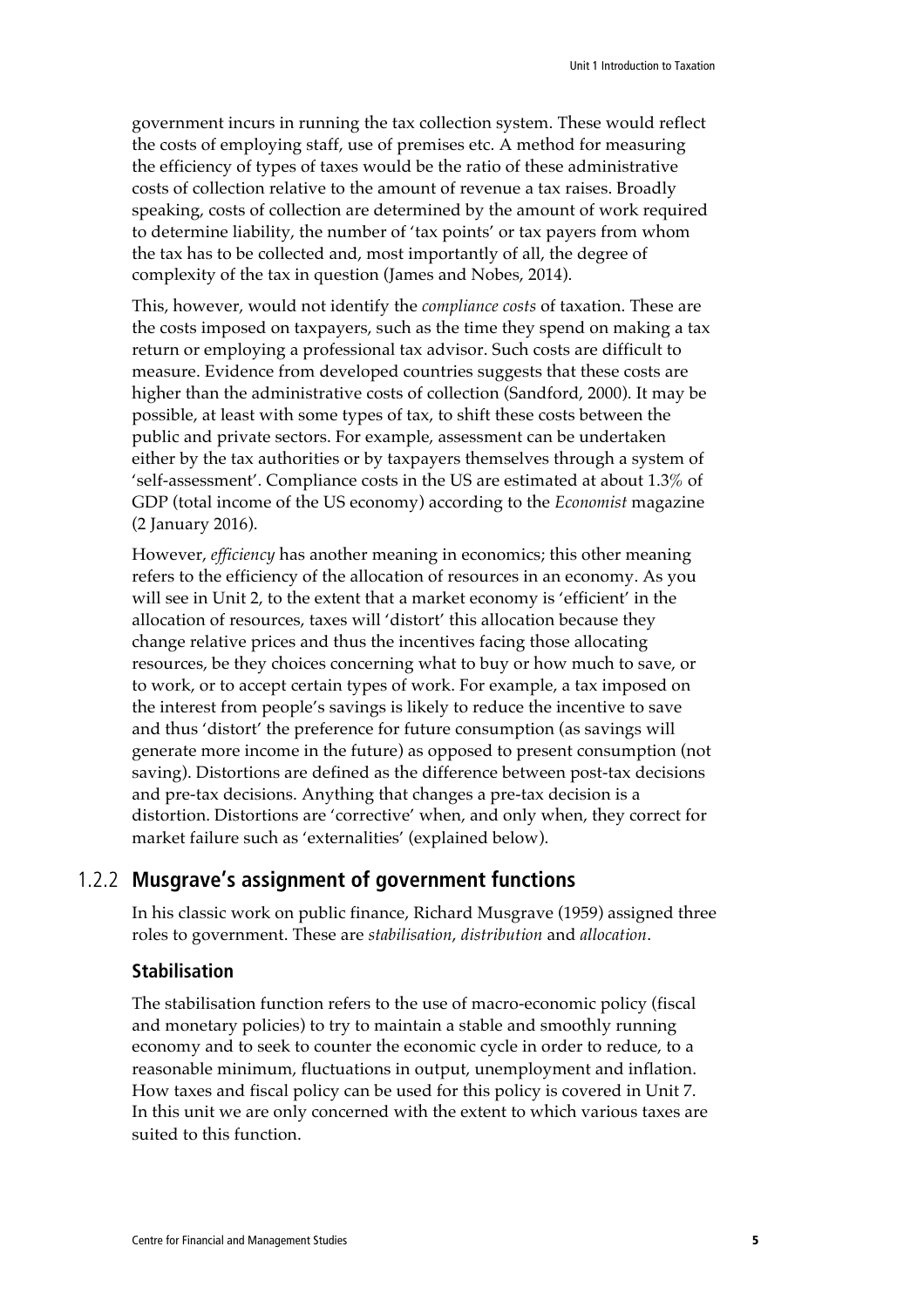### **Distribution**

This refers to the distribution of income and wealth within an economy and the role of government in attempting to make this distribution more equitable. This obviously ties in with Smith's canon of fairness. Again, types of taxes can be assessed in relation to this distributive role of government.

### **Allocation**

Governments allocate resources through their spending decisions – what they decide to spend on defence, education etc. To finance this allocation, governments require a mechanism for transferring resources to itself – that is, taxation. A narrow economic case can be made that the only production activities<sup>1</sup> that governments should involve themselves in are for those goods and services the market would not supply. These are known as *public goods* in economics, but this term has a particular meaning and doesn't just mean goods and services supplied by the public sector.

The economic characteristics of public goods and services is that they are *non-rivalrous*, which means that if you consume the good or service, that does not prevent anyone else from also consuming the good (such as street lighting). And they are also *non-excludable*, which means no person can be excluded from consuming and benefiting form that good or service. An example of that is national defence. Once a defence system is provided, it is available to all. The private sector will not provide such goods since the private sector would not be able to charge a price to users in order to cover its costs and make a profit. This is because of the *free rider problem*. If people cannot be excluded from the benefits of such goods as national defence, they have an incentive to have a 'free ride' – that is, consume it without paying for it. The quantity of a good that a person is able to consume is not influenced by the amount the person pays for that good. So no one has an incentive to pay for the good. In the case of national defence, for example, the government cannot refuse to protect people who may not have paid taxes towards paying for defence.

Apart from the special case of public goods, governments may also choose to effect the allocation of resources because of '*spill-over effects*' or '*externalities*'. These are activities whose impacts are not only confined to those involved in producing or consuming them, but also affect others, or society in general, who not directly involved. The classic example is pollution. Those causing pollution have no incentive to take into account the costs they impose on third parties as a result of the pollution they produce. A mechanism that forces them to take these costs into account is a tax on such activities. This is the justification for a carbon tax to reduce carbon emissions, and is also used to justify taxes on the consumption of products such as alcohol and tobacco, which have harmful health effects and thus impose costs on government-financed health care services.

 $\overline{a}$ 

 $1$  Governments can choose to finance and produce the supply of a good or service, or just choose to finance its provision and allow others providers (not-for-profits or the private sectors) to supply it through contracting-out.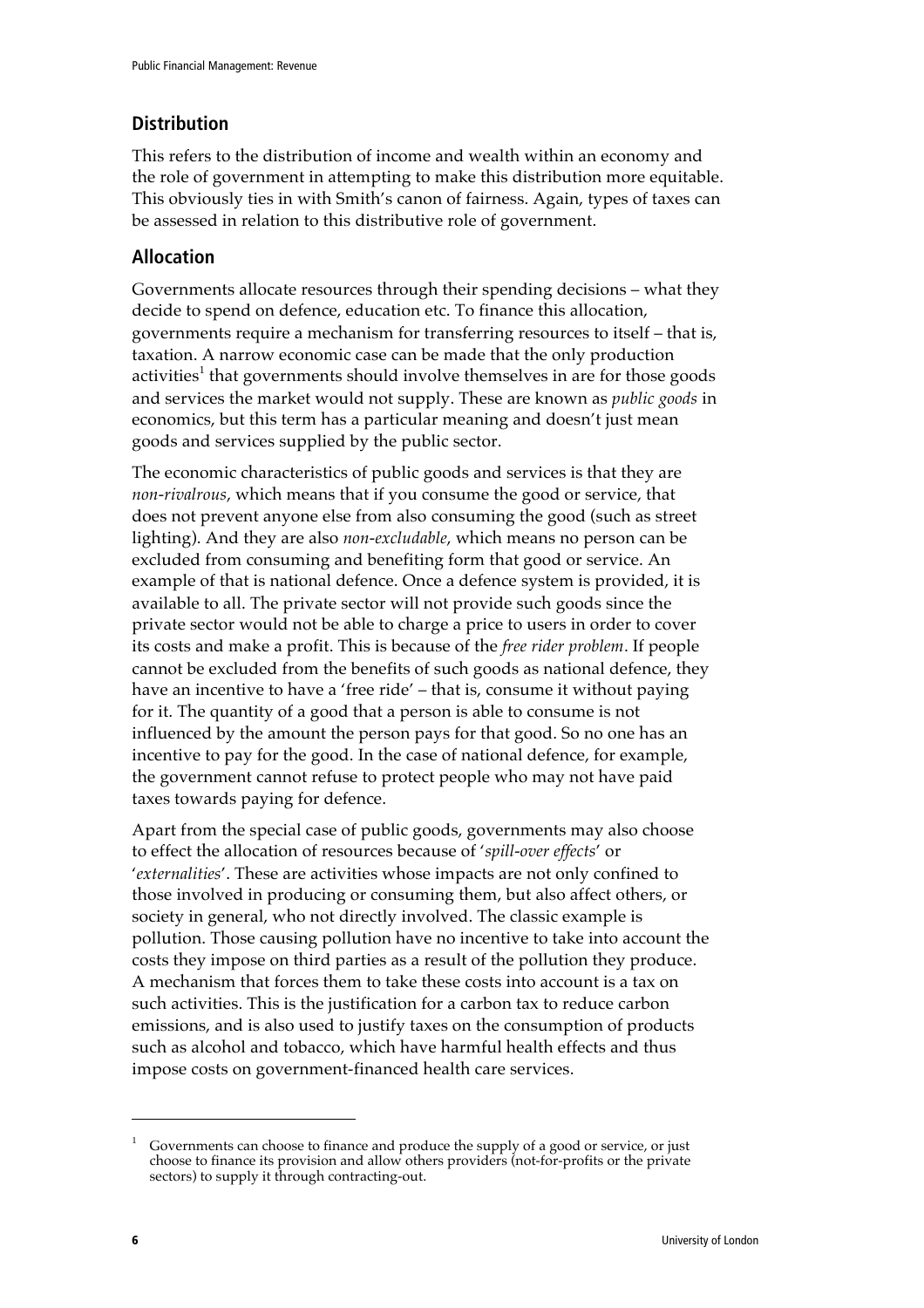However, these latter taxes may be imposed primarily from a paternalistic view – that is, because these taxes deter the consumption of such products, this is beneficial to personal health, and the taxes are designed at least partly to encourage 'good' behaviour. These issues are explored in more detail in Unit 3.

Governments may also choose to supply other goods and services, such as education or health care, not because they are public goods or that they have external impacts (although they may have) but for reasons of equity or on other grounds. Some of these may be financed through user charges – that is, the benefit principle – as well as from tax revenues.

It should be borne in mind that these various criteria for judging taxes might well conflict with each other so that in achieving one aim (say, greater equity), there may be a detrimental effect on another, such as economic efficiency. Policy makers may therefore have to trade off objectives against each other – trading a little less efficiency for a little more equity, and so on.

## **Reading**

To supplement the above analysis, you should now read the extract, 'The Five Desirable Characteristics of Any Tax System' by Joseph Stiglitz and Jay Rosengard. Stiglitz is a professor at Columbia University in the United States of America, a former Chief Economist at the World Bank, and he is a Nobel Laureate in Economics.

Stiglitz and Rosengard define five desirable characteristics of a tax system as economic efficiency, administrative simplicity, flexibility, transparent political responsibility and fairness.

 $\geq$  As you read this extract, make sure that you have made summary notes on the issues raised by the authors in addition to those already mentioned in the preceding section. A considerable part of the reading is concerned with the distortionary effects of taxes, in the sense that taxes result in decisions to avoid such taxes. Most of the examples in the reading of how taxes can distort choices are based on US tax laws. Try to think of similar distortions in your own country.

Note also the reference to 'corrective taxation' in situations of market failure such as smoking, and air pollution causing global warming. Such taxes may result in a 'double dividend' whereby they correct a market failure, and the revenue from such a tax can be used to reduce other, distortionary, taxes. Both result in an improvement in resource allocation. There is further analysis of these taxes in Unit 3.

Another issue raised in the reading is that of corruption and the tax system. Note their comments on how tax systems can be more or less resistant to corruption and the effects of the enforcement of tax laws.

Finally take note of the alternative tax bases that are discussed in the reading, namely income, consumption and lifetime income.

Obviously there is some overlap between the criteria used by Smith, Musgrave and Stiglitz and Rosengard especially in relation to economic efficiency and fairness.

Stiglitz and Rosengard (2015) 'The five desirable characteristics of any tax system'. The Economics of the Public Sector. Reproduced in the Module Reader.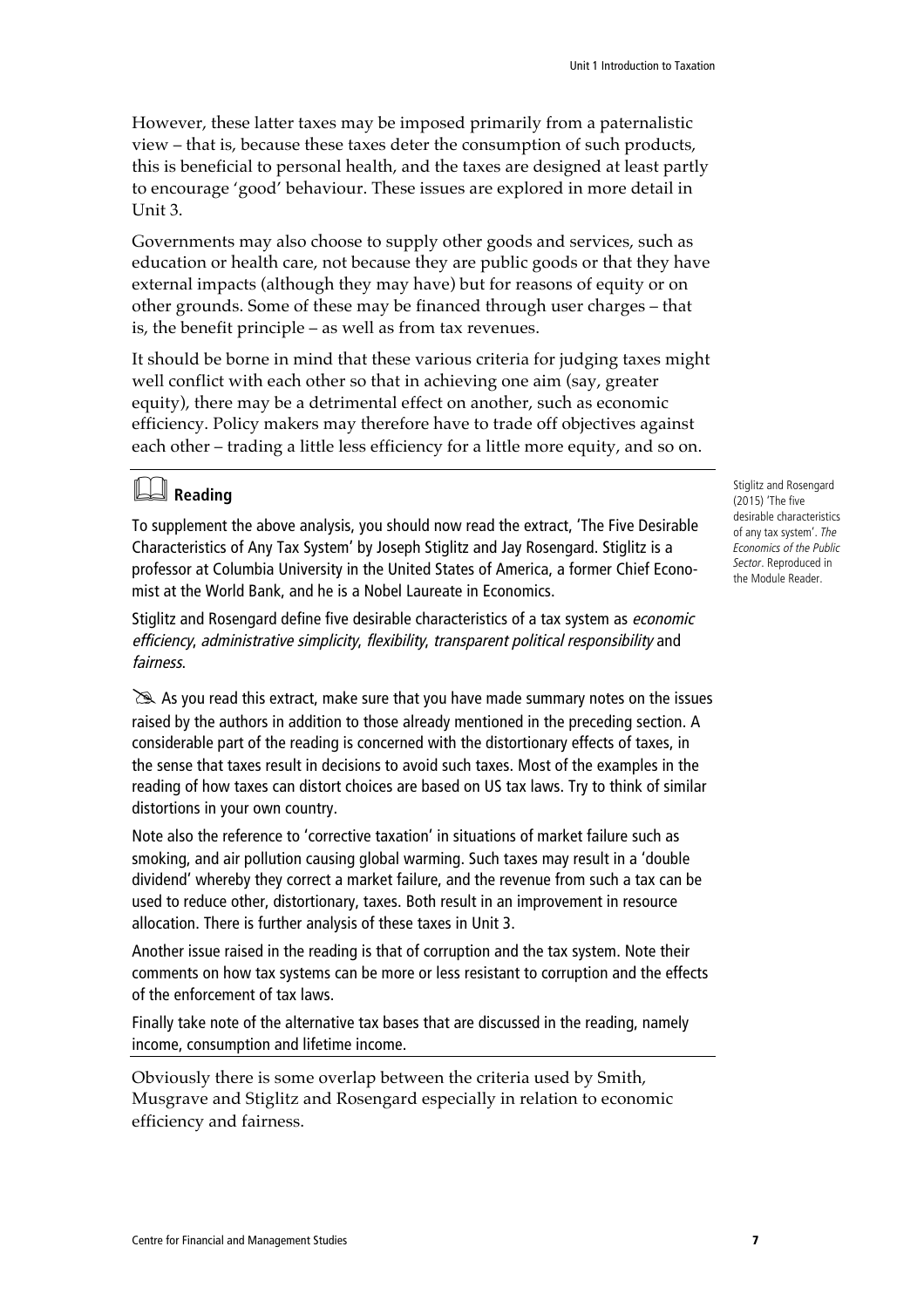## **1.3 Types of Tax**

You will be familiar from everyday experience with the major types of taxes, and their characteristics. Our objective here is to provide a point of reference for the following discussion, by posing a question.

## - **Study Question**

■ List the five most important taxes that you can think of in your own country/work context.

There are many ways in which one can distinguish different types of taxes. The most common type of distinction is by the *tax base* – that is, the activity or entity on which the tax is imposed.

The tax base can be the *economic agent* – the economic entity (individual, firm etc.) taxed – and/or *economic activities* like production, consumption, trade, transfers etc. The most common tax bases include income, profits, wealth and capital gains, payrolls, property, and goods and services expenditures.

The terms *direct* and *indirect taxes* relate to who ultimately bears the burden of the tax. Direct taxes are assessed on and collected from individuals or companies who are intended to bear it, such as income tax and profits tax. Indirect taxes are those taxes that are levied on a taxpayer and for which the burden of the tax can be passed on to some extent. For example, Value Added Tax (VAT) is levied on firms at each stage of production and distribution. This tax will cause the price to the final consumer to rise; therefore, this is actually a tax on consumers that is collected from businesses (James and Nobes, 2014).

### 1.3.1 **Direct taxes**

The major types of direct taxes are *personal income taxes* levied on individuals' income, and *corporate income taxes (*or *profit taxes)* levied on a company's profits.

Personal income tax (PIT) may also be designed to distinguish between incomes from different activities by the same economic agent – such as income from wages, interest, dividends etc. Thus, in many countries, interest on savings income may be taxed differently from other income. However, you must remember that all such taxes are, generically, personal income taxes.

There are three other important types of direct taxation:

- *taxes on assets*, such as taxes on wealth, on land, on property
- *taxes on transfers between individuals,* including taxes on inheritance and on gifts – the tax is imposed only when income or wealth is transferred from one individual to another
- *head tax, poll tax* or *lump-sum tax* are taxes imposed on an economic agent on a per-head basis, rather than on some economic attribute of the individual (income, wealth, gifts received etc.); while this form of taxation is rare, it was imposed in the UK in the 1980s as a basis for a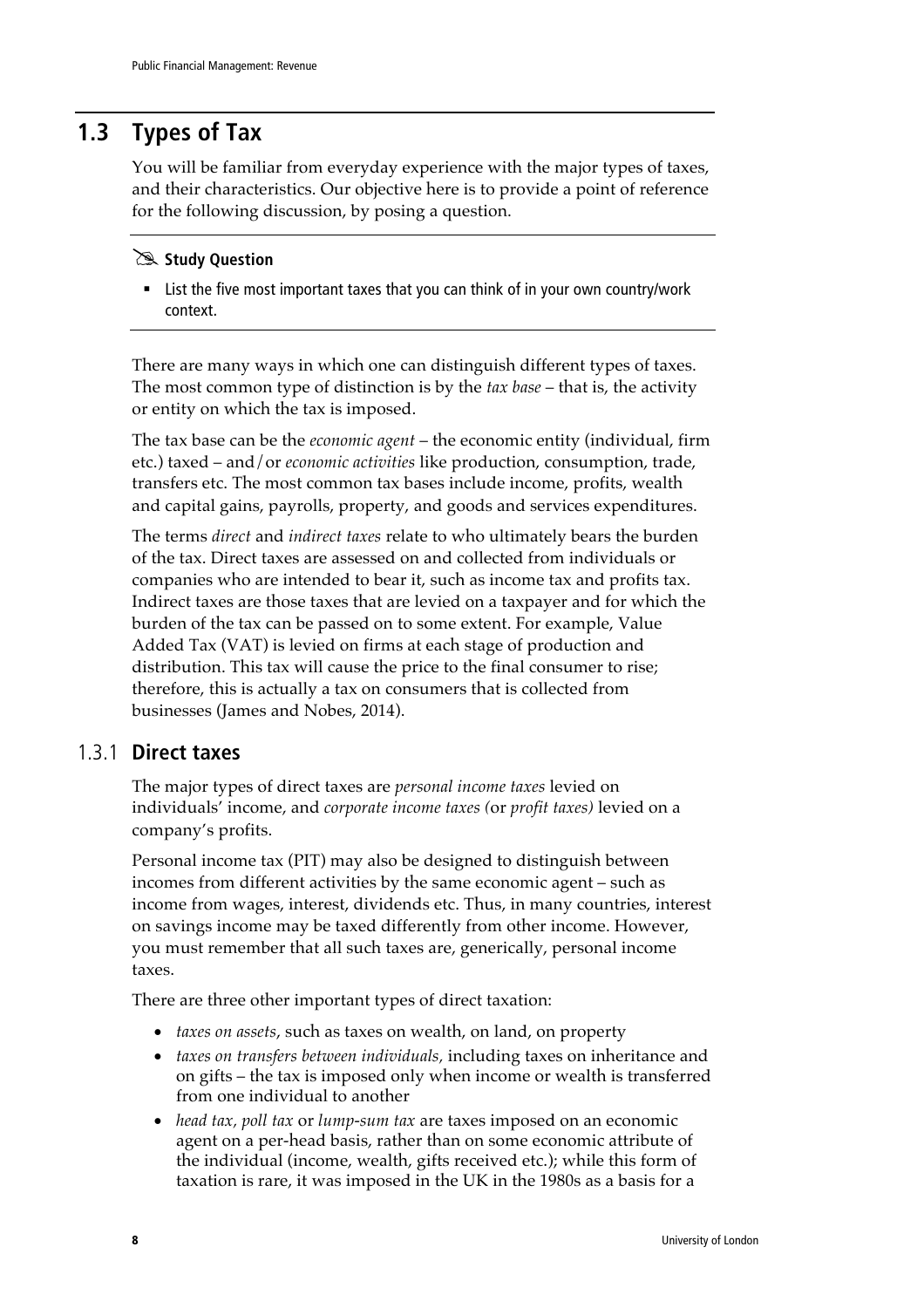local tax to finance local government activities. Such a tax is an important benchmark in the theory of taxation, as explained in Unit 2.

Generally, taxes on income and profits tend to be *progressive* – that is, richer people pay proportionately more of their income in such taxes than poorer people, and thus are 'fairer' in that they are more closely related to the ability to pay as judged by a person's income level. This is achieved through a system of tax allowances that take lower income earners out of paying income tax, together with higher rates of tax on higher levels of income. The issue of equity and the tax system is further analysed in Unit 3.

These allowances, plus other deductions and tax breaks, do increase the complexity of the direct tax system and thus add substantially to the costs of collection, both administrative and in terms of compliance. Moreover, to the extent that these allowances and rates are determined in money terms, and do not adjust for either inflation or real changes in income, this means that people end up paying more tax. This is called '*fiscal drag*' and is an example of a hidden increase in taxation referred to earlier. Governments may fail to adjust the tax system for the effects of inflation in order to increase their tax revenues. As money incomes rise, people pay more tax on that increase, regardless of whether they are better-off in real terms. To remedy this, governments need to either automatically link the thresholds to the rate of inflation, or raise them annually by the preceding year's inflation.

The provision of allowances, exemptions and other types of tax breaks means that governments forgo revenues. For example, in many developed countries, people who pay into a pension scheme for their retirement can do so before deductions for income tax. This obviously creates an incentive to save more than might otherwise be the case. However, rather than provide a cash subsidy, the government is foregoing tax revenues on these contributions. These exemptions are sometimes called *tax expenditures*. In total they may add up to a substantial amount and, other things being equal, require tax rates to be higher to generate an equivalent amount of revenue than would be the case without the exemption. However, these tax breaks are not usually listed and thus are hidden to some degree.

Some countries, notably Russia and some others in Eastern Europe, have moved to a system of *flat taxes*. Broadly, such a system involves removing most of the allowances, exemptions and tax breaks associated with personal income tax and reducing the income tax rate to a lower and single rate. This may have benefits for the administrative efficiency of the tax system and for the efficiency of the allocation of resources, but its main drawback is that it is a *regressive* tax – that is, those on lower incomes pay proportionately more of their income in tax than those on higher incomes. These taxes are analysed in Unit 5.

Direct and progressive taxation may have detrimental effects on economic efficiency since such taxes impose higher marginal rates of tax as incomes rise. The marginal rate of tax is the rate of tax you pay on your next increment of income. These rates may have disincentive effects where individuals decide it is not worth working additional hours if too much of the resultant earnings go in income tax. They may encourage economic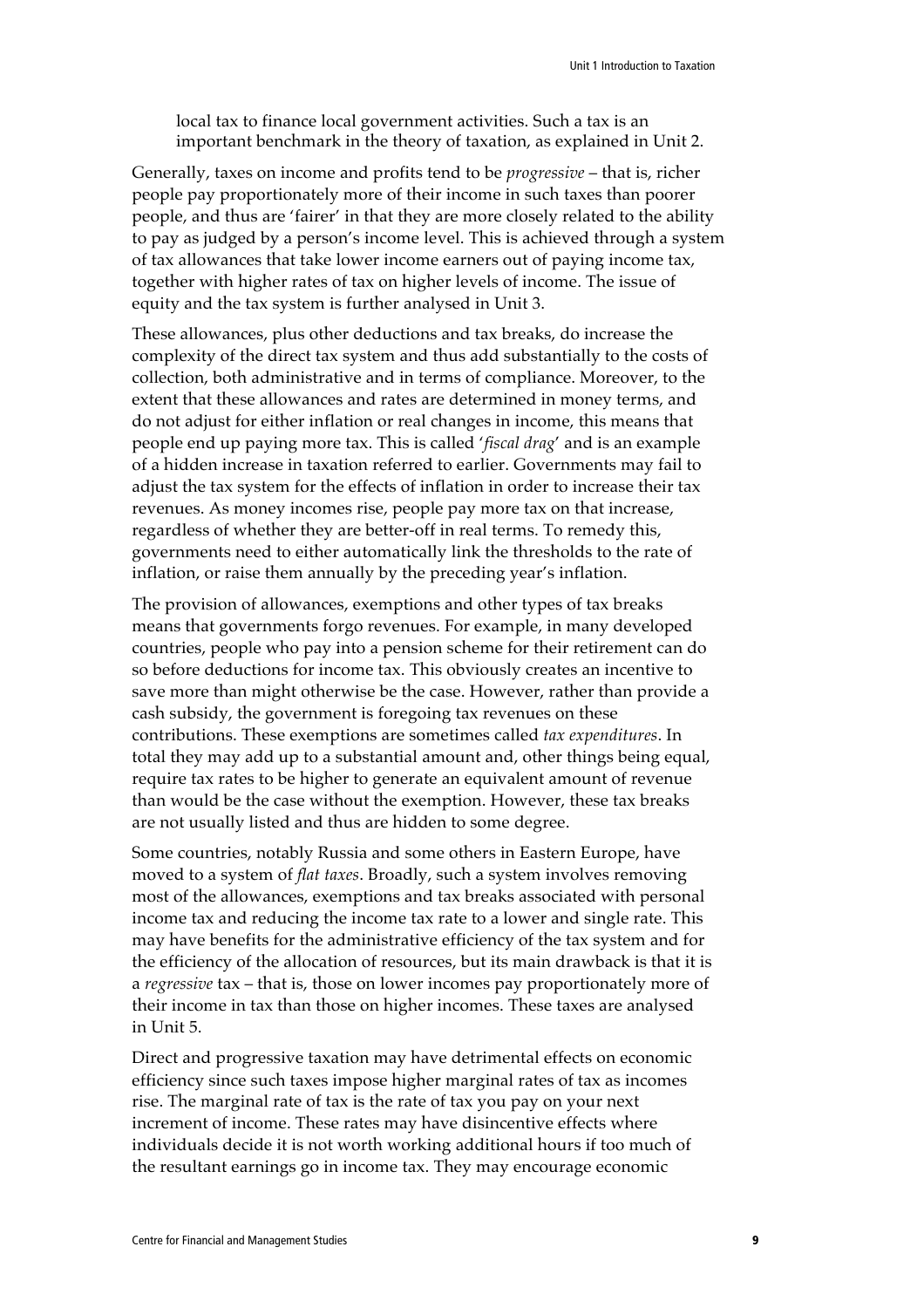agents to investigate methods of *tax avoidance* (legal means of reducing one's tax liability) as well as *tax evasion* (illegal methods of reducing tax liability). An example of the latter is the *informal/shadow economy* where transactions are conducted in cash or in kind and thus go unreported to the tax authorities.

Progressive taxes have the additional benefit that since they vary with income, in a recession, as people earn less, the revenues from such taxes tend to fall and this helps to offset any fall in income and maintain spending. Such taxes are known as part of a system of *automatic stabilisers*. They automatically change in a counter-cyclical manner. Thus the impact of the recession is not as heavy on post-tax incomes as on pre-tax incomes. While this may work in some countries, the impact may be very different in others. For example, a recession in a poor developing economy may lead to a fall in tax revenue so that it becomes difficult to maintain spending on essential services like schools and hospitals, thereby making people worse off. The use of tax as a stabilisation instrument is further considered in Unit 7.

### 1.3.2 **Indirect taxes**

Indirect taxes can be divided into:

- taxes imposed on domestic goods and services
- taxes imposed on goods and services that form part of a country's international trade.

### **Taxes imposed on domestic goods and services**

These include all taxes imposed on goods and services produced and sold within a country. There are many such taxes, of which the most common is the *sales tax* imposed on all retail sales of goods and services. Another common form of tax is an *excise tax* or *duty* imposed on the manufacturer of a good or service such as tobacco, alcohol and petrol. The difference between the two is the point at which the tax is collected. A sales tax is usually collected at the retail level; an excise tax is often collected at the wholesale level, as this reduces the number of tax points for the collection of the tax.

While sales taxes and excise taxes have long been levied, their importance has grown as countries have developed economically, as more economic activity is conducted through the market and the range of goods and services produced has become more diverse.

There has been a trend to replace sales taxes and excise taxes with Value Added Tax (VAT) in many countries. This is imposed on the *value added* – the difference between the value of the output and the value of the inputs used by the company (including labour and capital) to produce the output. This trend has arisen because VAT has a much broader tax base, covering most economic activities and is thus less 'distortionary' at any given rate of VAT than a sales tax, which is only levied on consumer retail spending, or excise duties, which are only levied on particular products. VAT has higher administrative costs of collection because it is levied on every business at each stage of production and collection whereas excise duties are cheaper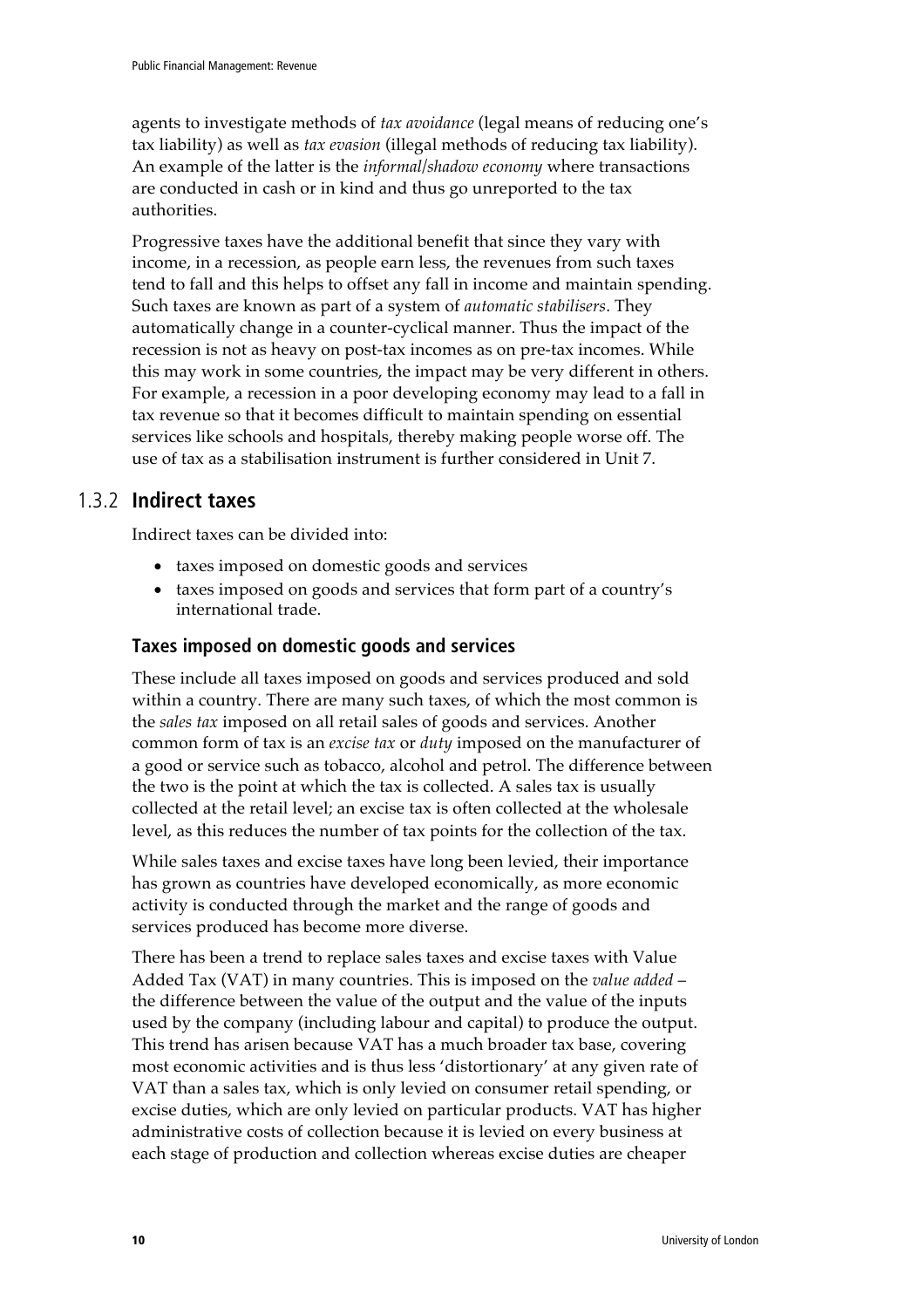because they are collected at one stage in the process, at the production point.

The impacts of indirect taxes on the amount of revenue raised and the level of consumption of the products being taxed depend on the sensitivity (*elasticity*) of demand to the rise in price caused by the tax. The more sensitive buyers are to price increases, the bigger their reduction in purchases and the lower the amount of revenue that will be raised. This aspect is further explored in Units 2 and 3.

Indirect taxes would appear to be less suited to improving equity through the tax system since they are typically levied at a single rate, and thus are *proportional.* Although such taxes take the same proportion from everyone, this proportion represents a larger absolute amount for a poorer person. Flat rate indirect taxes are *regressive* since the amount paid in tax represents a declining proportion of income the higher your level of income. This can be offset to some degree either though exemptions, such as on basic necessities and/or through levying different rates, so that higher rates are levied on products that the better off are more likely to purchase – that is, so-called 'luxury goods'. Proportional indirect taxes do keep up with both the economic cycle, as the tax taken will vary with the volume of spending, and also with inflation as these taxes take a stated proportion of the spending on a particular activity, including any increase purely due to price inflation.

Indirect taxes are well suited to dealing with the issue of 'externalities', discussed earlier, such as activities causing pollution, as they can be levied on the activity concerned.

### **Taxes imposed on international trade**

These taxes are imposed on domestic goods and services that are either produced in foreign countries and imported or sold to other countries (exported). Taxes on the exports and imports of a country are called *customs tariffs and duties*. Historically, these were extremely important in countries active in international trade. Nowadays these are much less important for developed countries, and while they continue to be significant in some developing countries, they too are diminishing in importance. Taxes imposed on imports are frequently imposed to provide protection for domestic producers and thereby maintain employment in these industries.

## **1.4 Trends in Taxation**

Tax revenue is collected from various tax bases including income and corporate profits, social security contributions and payroll taxes, taxes levied on goods and services, taxes on the ownership and transfer of property. There are also non-tax sources of revenues, which include licence payments for mineral extraction, profits on state-owned enterprises, rents of land and buildings and (depending on how they are accounted for) sales of state enterprises.

Total tax revenue as a percentage of GDP (a measure of a country's national income) indicates the share of a country's output that is collected by the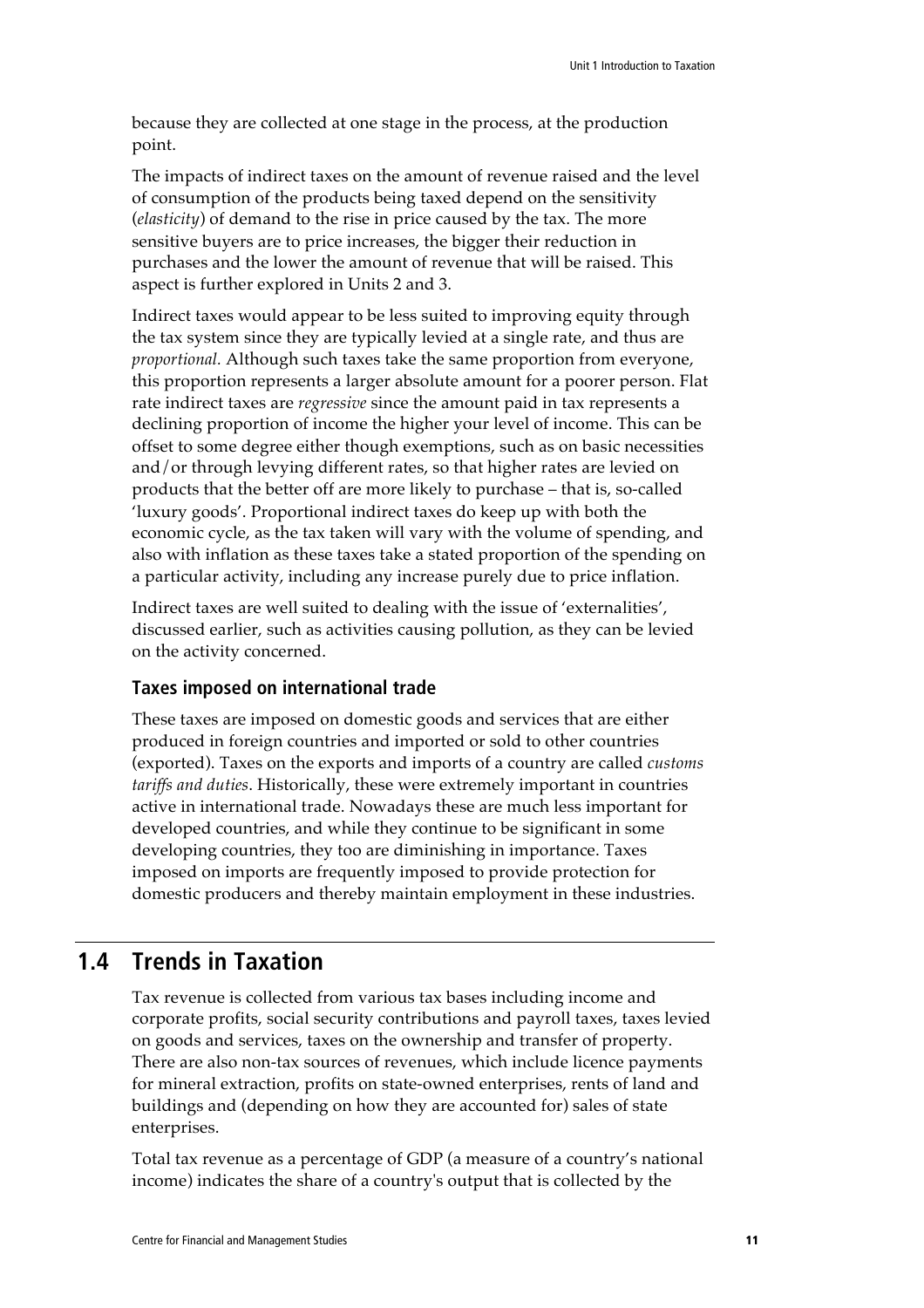government through taxes. It can be regarded as one measure of the degree to which the government controls the economy's resources.

As you can see from Figure 1.1, tax revenues as a proportion of GDP vary significantly with the level of GDP in a country, generally in a positive relationship in that, as a country's income (GDP) rises, so does the share of GDP accounted for by tax revenues. Generally the low-income developing countries have the lowest percentage and this has been averaged about 17% of GDP in recent years (as an average, there is considerable dispersion around this mean). Emerging and middle income economies have a higher ratio, around 27%, while the advanced economies have a ratio of about 36% of GDP. For the advanced countries, according to the OECD (2015) this average covers a wide variation, ranging from the US at 25.4% at the lower end of the range and France at 45% of GDP at the upper range.





Source: IMF (2015)

One of the main reasons for the much lower tax to GDP ratio in low income countries is that their incomes are low! In poor countries most people do not have sufficient income or consumption to pay taxes. In addition, such economies have a low taxable base due to a large traditional agricultural sector, much of it subsistence or self-sufficient production, plus a significant 'informal (shadow) sector', and in both cases transactions are often not recorded for tax purposes. The average size of these informal sectors is estimated to be about 40% of total output (Schneider *et al*. 2010).

These informal sectors feature many small, unofficial traders that may not be efficiently brought into the tax net due to limited revenue potential and high costs of collection. In addition, such countries face problems of compliance in collecting taxes because of ineffective tax administrations due to archaic tax laws, poorly paid and trained public officials, poor management and out-dated technology and a general lack of resources. Compliance costs are high in the low-income countries involving lengthy processes and frequent tax payments (Doing Business, 2012). Other causes of low tax revenues include corruption and high levels of tax evasion and avoidance. These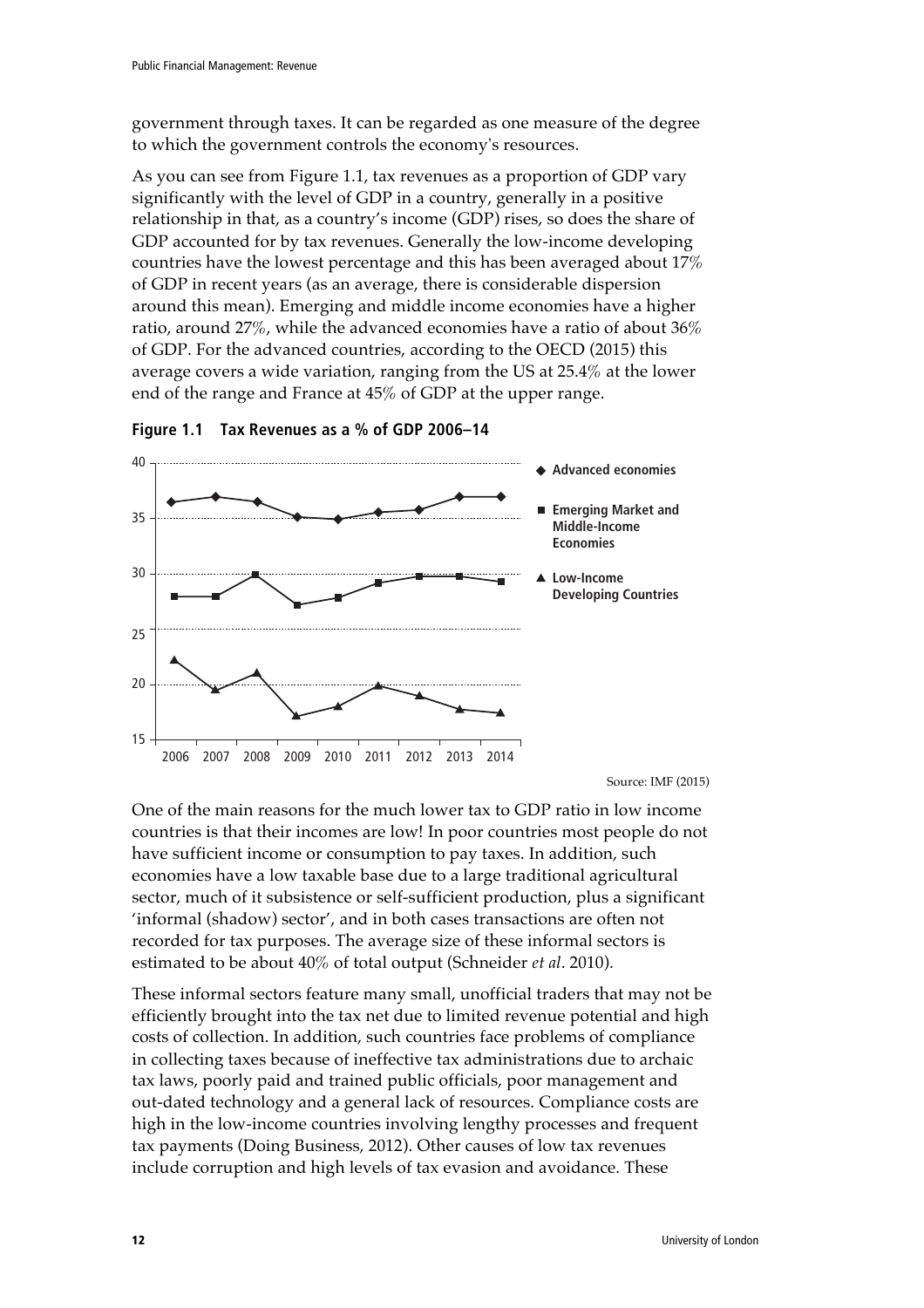countries need to increase their tax–GDP proportions in order to reduce their dependence on foreign aid (see Unit 8), reduce poverty and increase their level of economic development.

### 1.4.1 **Taxes on income, profits and capital gains**

Direct taxes provide a much higher proportion of tax revenues in rich countries than in poor ones, although there are wide variations. The average proportion of GDP raised in revenues from Personal Income Taxes (PIT) for low-income, lower- and upper-middle income and high-income countries over successive decades since 1980 is shown in Figure 1.2. Direct taxes are less significant for poorer countries where a large proportion of the population has little or no taxable cash income and a significant informal sector.



**Figure 1.2 PIT Revenues as a % of GDP 1980–2009** 

Source: IMF (2011)

Revenues from PIT as a share of GDP have been falling in high-income countries over the period shown in Figure 1.2, perhaps due to a trend to lower marginal rates (MRT) of PIT reflecting a concern with the incentive effects of high MRT. PIT revenues as a share of GDP have been fairly flat in low-income and lower-middle-income countries.

Corporate Income Taxes (CIT) are levied primarily on company profits and capital gains. Figure 1.3 shows the revenues from CIT as a proportion of GDP. Revenues have been robust in all four categories of countries. Although there is a clear trend to a higher ratio as a country's level of income rises, the differences in ratios are not as great as those for PIT.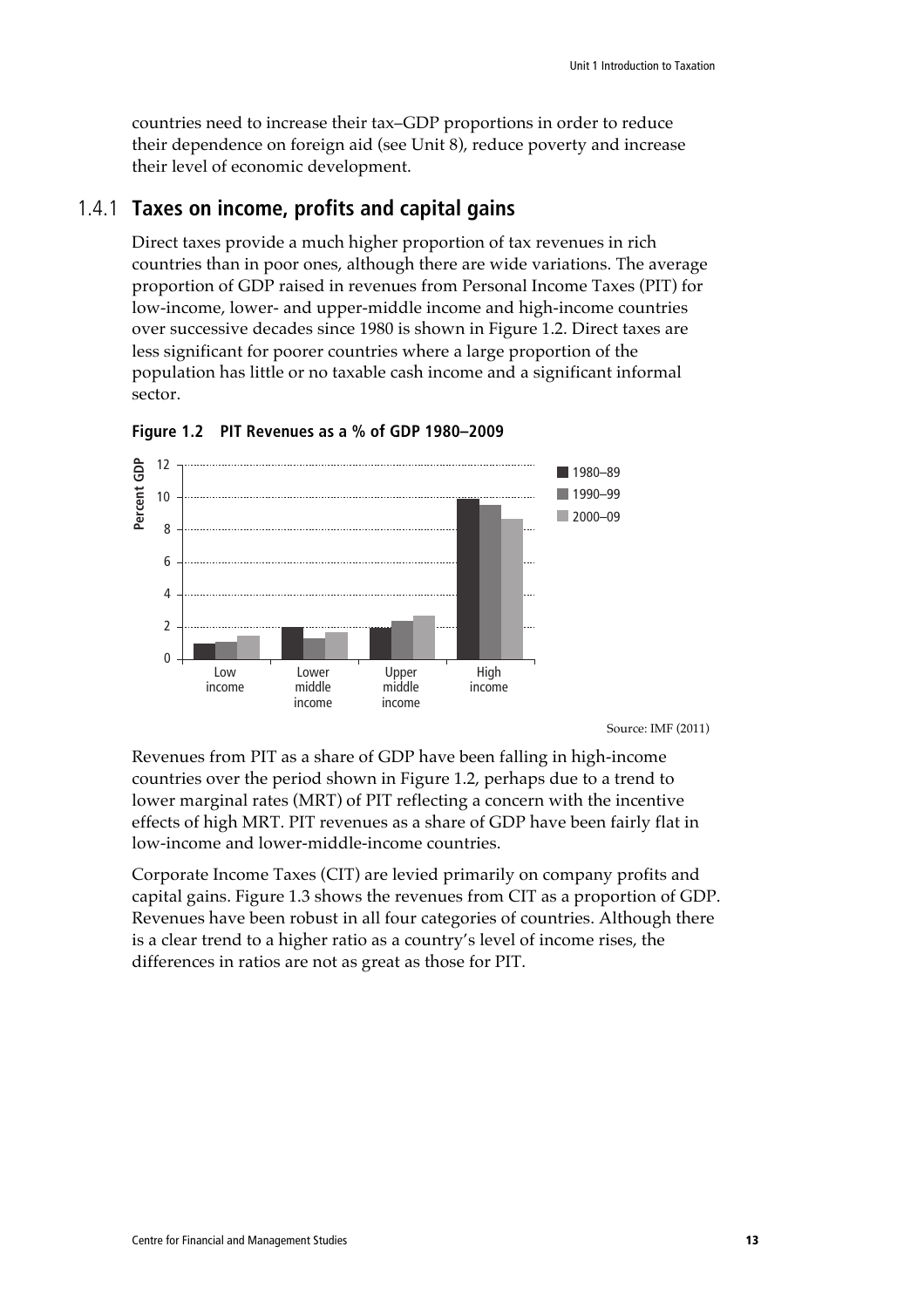

**Figure 1.3 Corporate Income Tax (CIT) Revenues as a % of GDP 1980–2009** 

Source: IMF (2011)

The buoyancy of CIT revenues is surprising given the downward trend in CIT rates as shown in Figure 1.4. To compensate for these lower rates, countries may have widened the tax base for CIT by reducing deductions and exemptions (Norregaard and Khan, 2007). The lowering of CIT rates has primarily been due to many countries seeking to attract foreign direct investment (FDI) by offering *tax incentives* such as lower CIT rates and/or by providing other tax-based incentives such as tax holidays, exemptions from tax for types of investment spending and other measures. To the extent that such a policy is successful and diverts investment from other countries then these other countries are likely to reduce their rates as well, a process called *tax competition* (see Unit 5).



**Figure 1.4 Corporate Income Tax (CIT) Rates 1980–2013** 

Source: IMF (2014)

Obviously, such a policy threatens the amount of revenue raised by CIT. There has also been the introduction of *flat taxes* (a single rate income tax, both personal and corporate), which partly reflects efficiency concerns arising from high marginal rates of PIT and CIT, especially in Eastern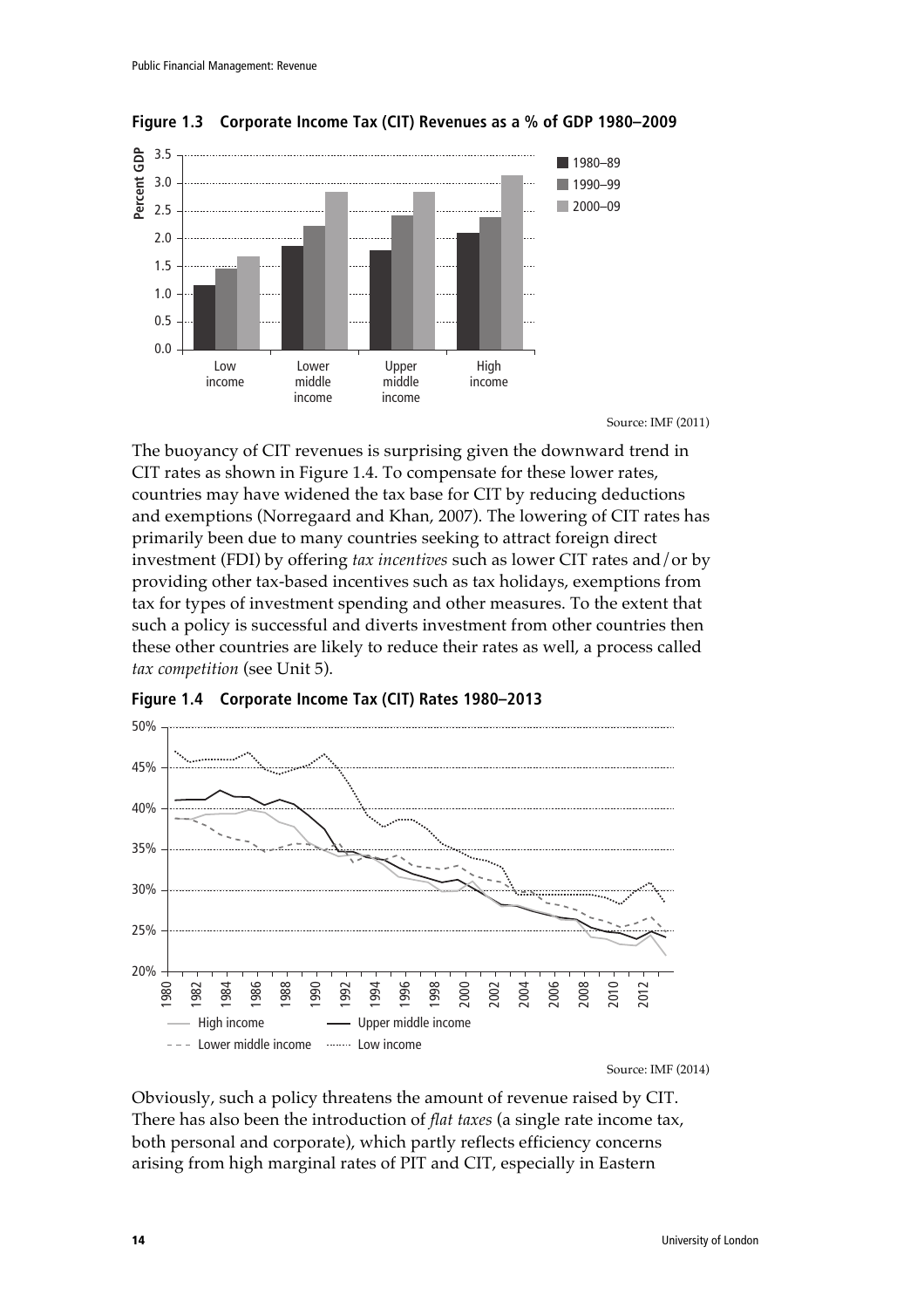Europe and Russia. It is possible that despite the cuts in rates, the revenue effects of a flat tax might be increased through higher compliance and an improvement in incentives on economic growth (see Unit 5).

Both developed and developing countries face challenges in taxing multinational companies (MNCs), which are able to avoid tax by shifting profits from higher tax jurisdictions to low tax jurisdictions precisely because they operate in many different countries (see Unit 5). Developing countries collect most of their tax revenue from a narrow tax base compared with developed countries. This dependence on a few taxpayers, often MNCs, implies that the revenue losses from such tax avoidance and tax evasion can be considerable. This can also be aggravated by MNCs taking advantage of a lack of adequate tax administrative capacity in poorer countries (IMF, 2011). However, this problem of multinational companies' tax avoidance is not confined to developing countries, and developed countries also experience problems with tax avoidance – by MNCs such as MacDonald's, Starbucks and Amazon.

### 1.4.1 **Taxes on international trade**

Taxes on international trade include tariffs, customs duties and other border taxes on imports and exports. The proportion of revenues from trade taxes in relation to GDP is shown in Figure 1.5. It is clear that trade tax receipts are more important as a share of GDP in the low- and lower-middle-income groups; that is, poorer countries generally rely more on border taxes than do richer countries.



**Figure 1.5 Trade Tax Receipts as a % of GDP, 1980–2009** 

Source: IMF (2011)

Trade taxes are relatively easy to administer for the poorer countries as compared with PIT and CIT. They can be collected at the point of importing or exporting, such as airports, harbours etc. The other important feature to note is that trade tax receipts have been declining as a share of GDP, for all groups of countries shown since 1980.

However import tariffs tend to be bad for economic growth (Keen, 2013) as they shield domestic firms from international competition. A major cause of the decline in trade tax revenues has been the global policies designed to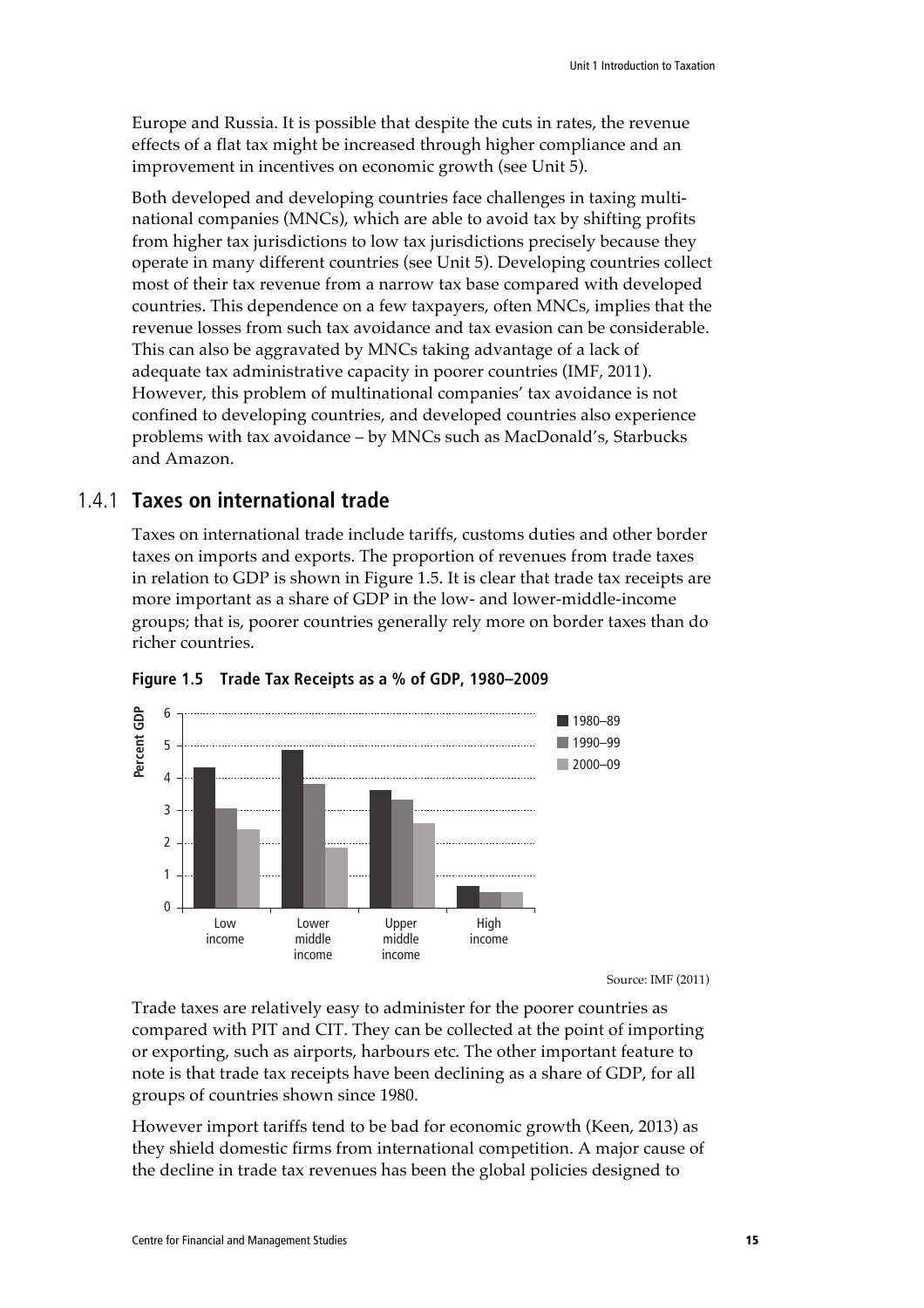reduce tariff barriers to international trade as conducted through the World Trade Organisation (WTO). Another impetus has been from the International Monetary Fund (IMF) and World Bank and other sources whose standard policy recommendation for developing countries, over many decades, has been trade-liberalisation, with the reduction in revenues being offset by increasing domestic consumption taxes, mostly VAT (Martinez-Vazquez *et al*. 2010).

As the worldwide tendency towards freer trade continues, governments that are more dependent on taxes on trade obviously need to find alternative sources of revenues. Clearly, these governments have the biggest task of finding alternative revenue sources, but they also often have the fewest options.

### 1.4.3 **Social security contributions**

Social security contributions (called National Insurance Contributions: NICs, in the UK) are compulsory payments paid to governments that confer entitlement to receive a (contingent) future social benefit. They include unemployment insurance benefits, accident, injury and sickness benefits, old-age, disability and survivors' pensions, family allowances, reimbursements for medical and hospital expenses or provision of hospital or medical services.

Contributions may be levied on both employees and employers. Such payments are usually earmarked to finance social benefits (OECD, 2016). Because such payments confer a personalised benefit, they are not, strictly speaking, taxes. Government financial statistics on taxation often show these payments separately. Social Security contributions are more akin to 'user charges' or earmarked taxes. However, because the link between payments and contributions is often far from actuarially fair (as they would be in an insurance policy) and the prospective benefits so remote, their effect is likely to be very similar to a tax (De Mooij and Keen, 2014).

Figure 1.6 shows social security contributions as a % of GDP for the OECD countries in 2014.



**Figure 1.6 Social Security Contributions as % of GDP in OECD Countries 2014** 

Source: OECD (2016)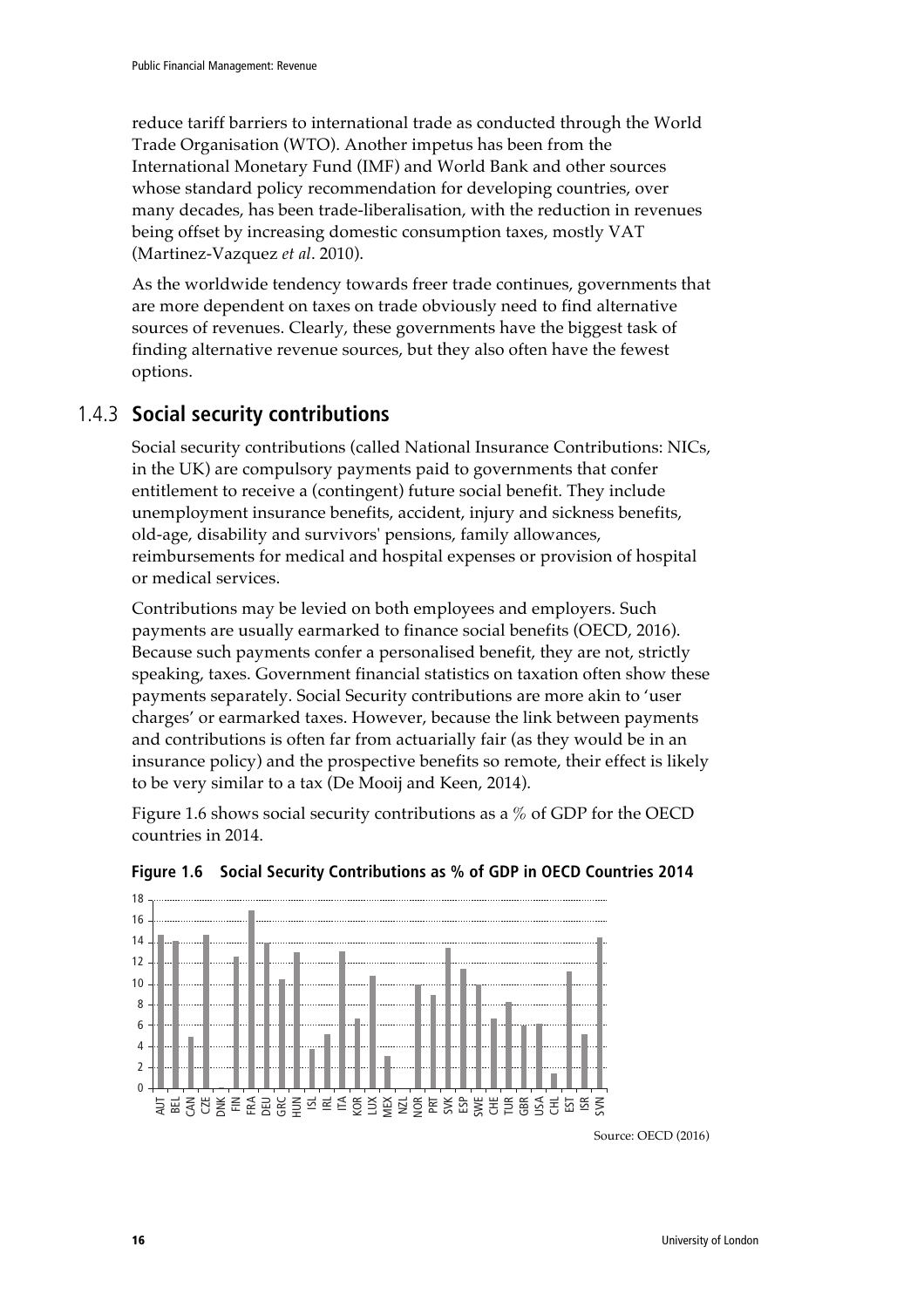The average percentage for this group, mainly developed countries, is 9.1% of GDP. Social security contributions are primarily confined to high-income countries, many of which have large welfare programmes that provide income support for the unemployed, poor, ill and elderly. These welfare programmes have the characteristic that the spending on them is countercyclical; that is, when an economy moves into recession and income levels fall and unemployment rises, the spending on these programmes automatically rises and this helps to offset the recession. Such a system is known as an *automatic stabiliser*. You will learn more about this in Unit 7.

Where social security contributions are paid by employers, they may be considered as a '*payroll*' tax – that is, a tax on employees. Payroll taxes are defined as taxes paid by employers, employees or the self-employed, either as a proportion of payroll or as a fixed amount per person, and that do not confer entitlement to social benefits. Examples of such taxes include:

- United Kingdom national insurance surcharge (introduced in 1977)
- Swedish payroll tax (1969–79)
- Austrian Contribution to the Family Burden Equalisation Fund and Community Tax (OECD, 2016).

Payroll taxes may deter companies from employing people since they raise the costs of employment. The high social security contribution rates prevalent in Europe and the USA have an effect on company and national competitiveness and on those countries' unemployment rates. This is called the tax 'wedge', in that these taxes drive a wedge between what the employer has to pay to hire labour, and what the employee receives, and this may deter employment. This is mainly a concern in developed countries. This tax wedge is an example of the distortionary effect of taxation. There is more on this in Unit 2.

### 1.4.4 **Taxes on domestic goods and services**

Taxes on domestic goods and services include *sales taxes*, *value added taxes (VAT) and excise duties or taxes* which levied on domestic spending. They are also called *consumption taxes* as they impact on domestic consumer spending. Figure 1.7 below shows VAT revenues as a % of GDP groups of countries sorted by income levels over the period 1980–2009. These show an increase in revenues from VAT for all groups. The relative differences in the proportion of GDP accounted for by VAT revenues has narrowed over this period and reflects the growth in the use of VAT in the low- and lowermiddle-income groups. These countries are replacing the reduction in revenues from taxes on trade with taxes levied on domestic goods and services such as VAT.

Some excise taxes, especially on motoring and alcohol, are used to correct for externalities such as traffic congestion, pollution and health costs (see Unit 3). Where such taxes are used to improve air quality and reduce global warming, they are often called environmental or 'green' or 'carbon' taxes.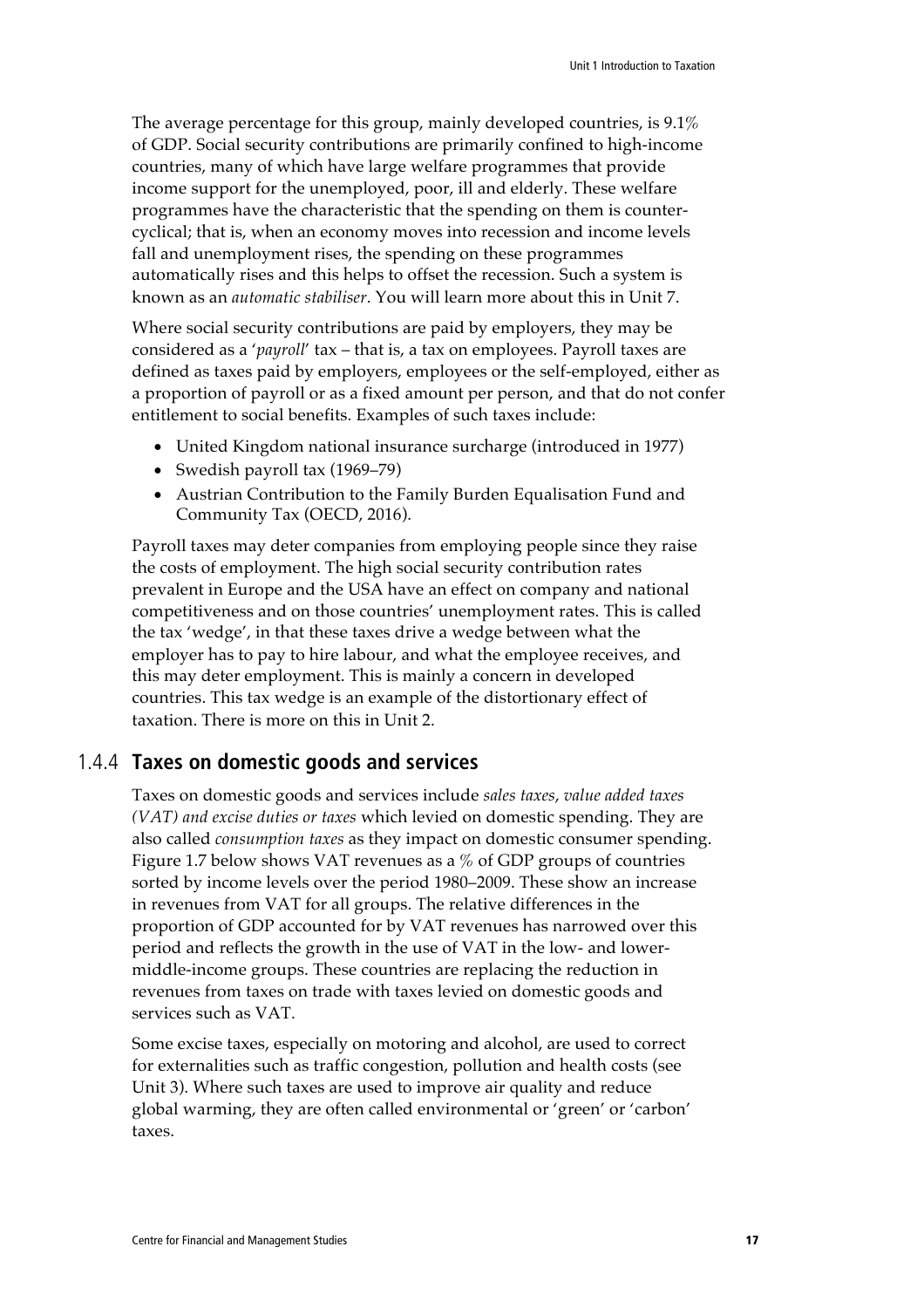



Source: IMF (2011)

### 1.4.5 **Revenues from natural resources**

Countries that have large reserves of natural resources such as oil and minerals rely heavily on revenues from these resources to finance government spending. These revenues derive from a mix of auctioning exploration and exploitation rights, profit shares, royalties, taxes and other payments. Consequently, such resource rich countries tend to raise less revenue from other tax sources. Figure 1.8 shows receipts from natural resources as a percentage of government revenues in 2011.



**Figure 1.8 Revenues from Natural Resources as % of Government Revenues** 

Source: IMF (2013)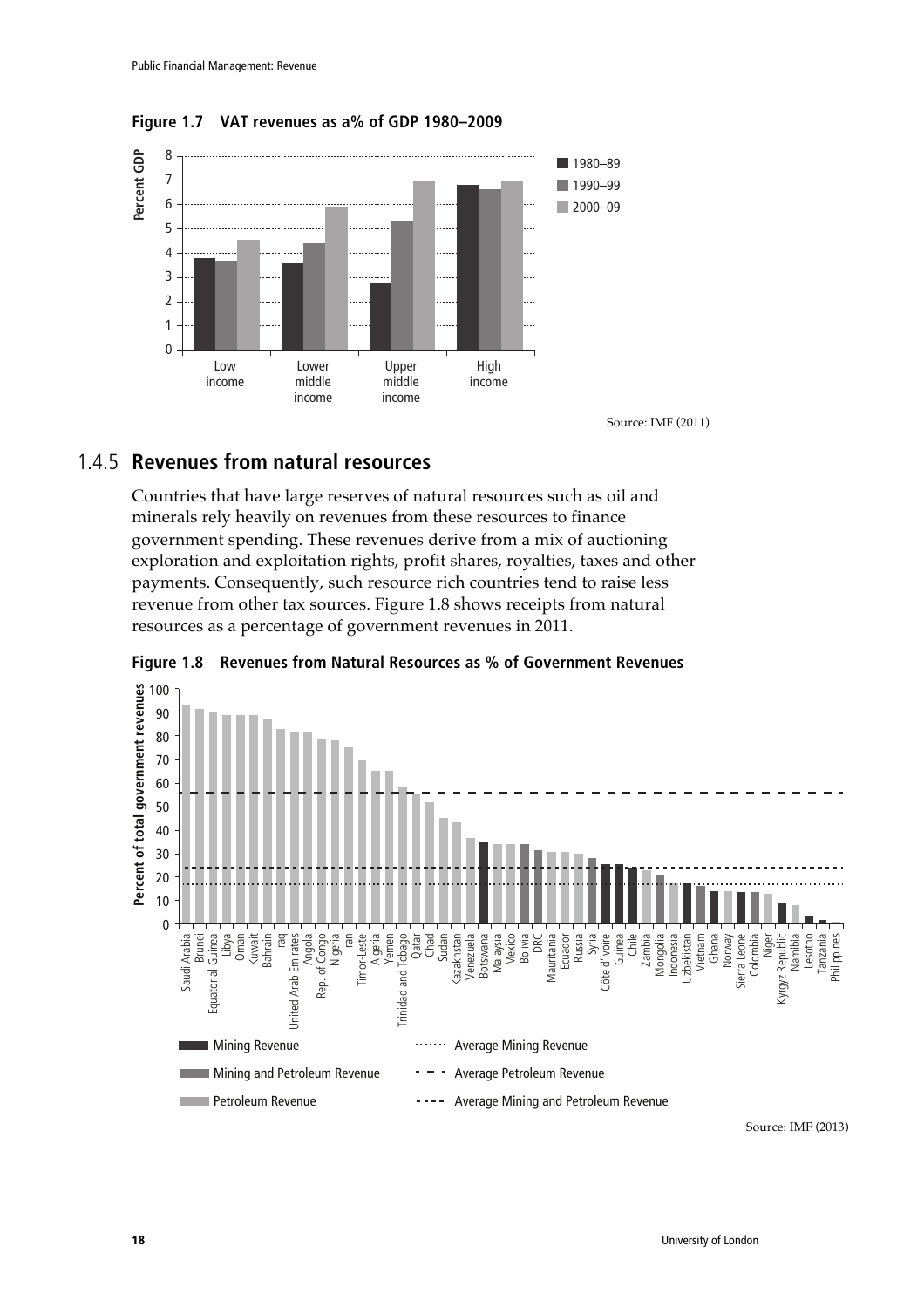Developing countries can use these receipts to finance current and investment spending and/or by establishing funds (known as Sovereign Wealth Funds), so they can place some of these revenues offshore. As these natural resources are finite, such funds will provide a stream of income only until the natural resources have been exhausted. Smaller nations such as the Gulf oil producers may find it difficult to absorb all their current oil revenues on domestic uses given their small size. Note that in Figure 1.8, such countries as Oman, Kuwait and Bahrain have such revenues of between 80–90% of government revenues. The extent to which natural resource revenues goes into domestic investment spending on, for example, infrastructure and human capital, such as education and health care (as opposed to current consumption spending) will be an important determinant of their future economic growth.

Volatility of revenues due to fluctuations in commodity prices is a problem for these countries. For example, oil prices rose to a peak of US\$100 per barrel in 2011 and by the end of 2015 had slumped to US\$36. Therefore their revenues fluctuate considerably in line with these volatile commodity prices. Thus it might be prudent to hold some of current receipts in boom periods in a *revenue stabilisation fund* in order to smooth the flow of revenue (see Unit 7 on this), which can then be used to support spending at times of low commodity prices.

In addition, the abundance of such revenues may also exasperate corruption and governance issues. Paul Collier (2007) has pointed out that there may be a 'natural resources trap' or 'curse' due to the export of these resources driving up their exchange rates, making the rest of the economy uncompetitive.

### 1.4.6 **Tax Expenditures**

Governments frequently provide tax breaks on certain activities. For example, contributions to a pension fund may be tax free or incur a lower rate of income tax than the standard rate; the interest on a loan to buy a house might be tax deductible; capital gains from the sale of a person's only or main residence may be exempt from tax; corporate spending on R & D or investment spending may be offset against corporate taxation.

Clearly, governments grant such tax breaks to encourage particular activities. These incentives don't cost anything in terms of the government spending money on them but they do mean that tax revenues are sacrificed. That is, the opportunity cost of these allowances is the loss of tax revenues. These are called *tax expenditures.* Their cost is difficult to estimate because they depend on the marginal rate of tax of the taxpayers concerned. They also add to the complexity of the tax system.

### 1.4.6 **Strategic issues apparent from these trends**

Clearly there is a wide variation in the sources of revenue for governments. Financing strategies required therefore also vary, and this module will cover the major issues. From this preliminary perusal of tax revenues the following issues emerge: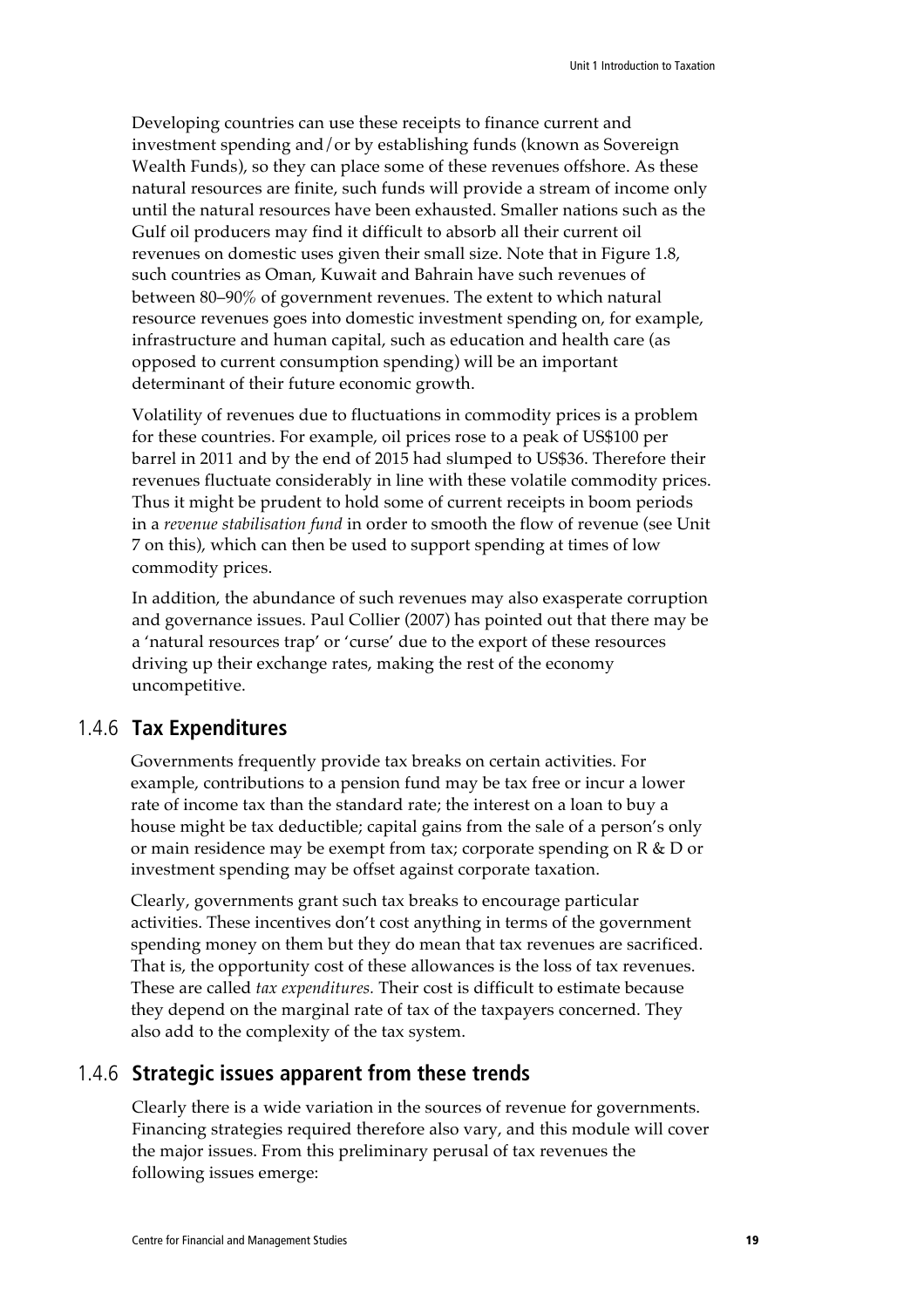- *The replacement of declining taxes on trade*, except in the very poorest countries. One implication of this is that tax administration has to improve: border taxes are obviously collected at border crossings, ports and airports and are relatively easy to manage. All other taxes require a more pervasive administration and a more complex system of management.
- *The sustainability of social security funding*. Demographic trends in Europe, USA and Japan have led to questions about the sustainability of social security systems as their proportion of the populations not in work increases. In addition, since social security contributions are in effect a 'payroll tax', they may affect the competitiveness of the richer countries.
- *Where there is a tendency to switch from direct to indirect taxes*, the effect is likely to be an increase in inequalities. Where basic commodities are exempt from taxation the impact on people on very low incomes is minimised, but generally taxes on consumption are proportional and therefore not progressive. Governments whose members believe that one function of government is to effect the distribution of post-tax incomes have to find alternative ways of achieving this.
- *Reform efforts in the poorest countries promoted by bodies such as the World Bank and the International Monetary Fund* are, in part, concerned with improving the overall level of taxes raised. Sometimes a figure of 20% of GDP is used as a benchmark. The trends indicated here show that the poorer the country the harder such levels are to achieve, although as you will see in the next reading, some are sceptical about this.

## - **Activity**

Try to collect some data on taxation in your own country (or the country where you currently live). You can do this by either accessing the website of your selected country's finance or treasury department, or by accessing the website of organisations such as the OECD, IMF or World Bank which have this type of data for many different countries.

 Use the data to see which kinds of taxes contribute to public revenues and what the recent trends are. You can share your results on the VLE.

## **1.5 Tax Policy and Tax Administration**

Tax policy is concerned with the types of taxes that governments choose to impose and the structure of those taxes in terms of rates, allowances and the like.

### 1.5.1 **Tax policy**

Your first reading for this section is 'Foreign Advice and Tax Policy in Developing Countries' written by Professor Richard Bird. Since the author is concerned with tax policy in developing countries, it emphasises development tax policy. The other main theme of the paper is the type of tax reforms western economists have been recommending to developing countries. The initial part of the paper looks back at this nature of this advice and how it has evolved.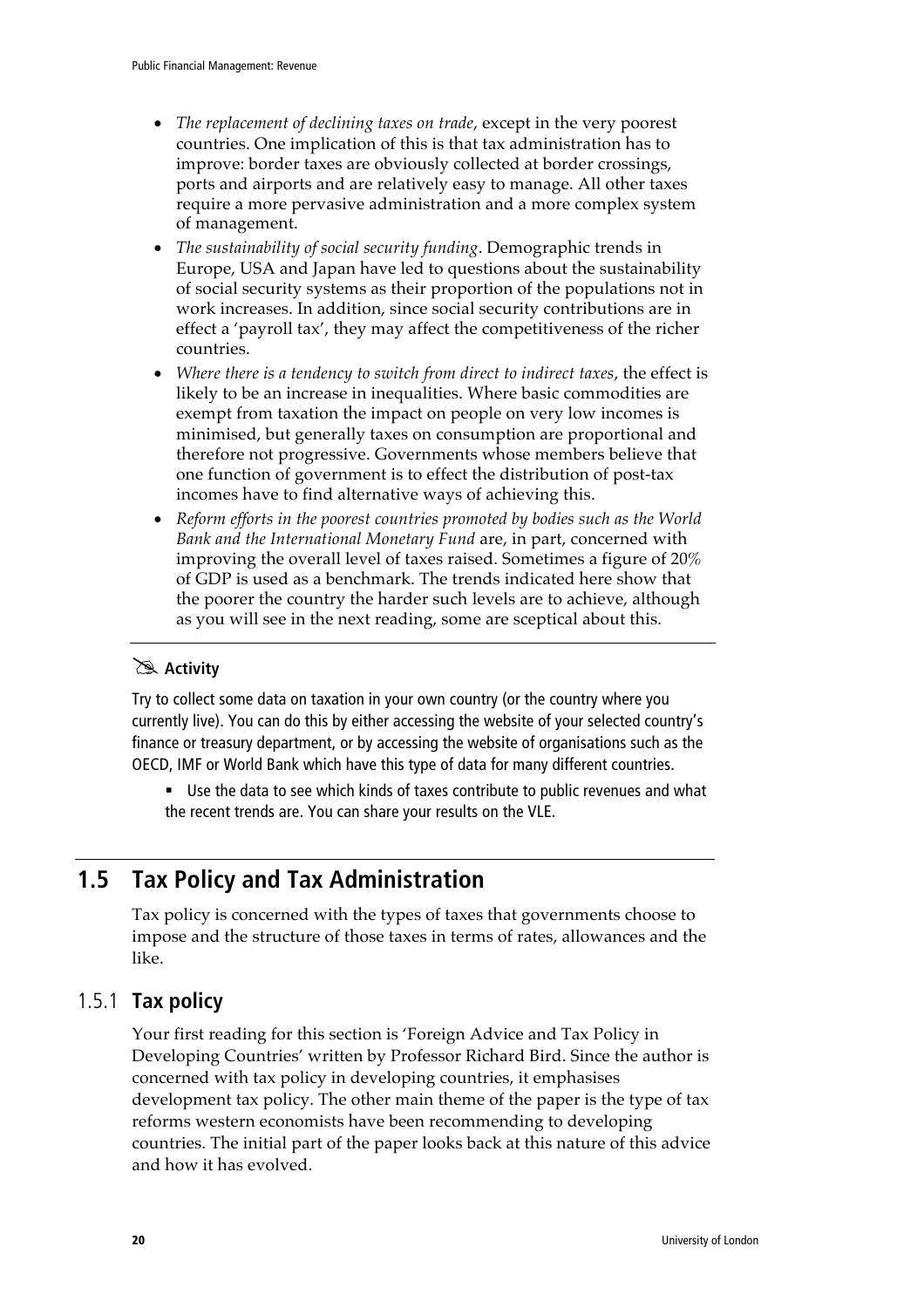'Development Tax Model 1.0' (Figure 1, pages 5–7) was the basis of recommendations in the 1960s and 1970s. At the heart of 'good' tax policy was a broad-based and progressive income tax (both personal and corporate), not dissimilar to the situation in these economists' home countries at that time. Bird notes that such advice did not do much to increase the tax-GDP ratios in developing countries. However, in the 1970s and 1980s, many countries introduced a VAT system and lowered their income tax rates, both of which help to reduce resource misallocation.

'Development Tax Model 2.0' (Figure 2, page 7) reflected, according to Bird, the 'Washington Consensus' of the 1980s with its emphasis on freer markets and trade. The main revenue raised now became VAT, preferably with a single rate and a broad base. Other elements included lower import tariffs, lower rates of income tax together with a broad base, and excise duties for revenue purposes and for externality pricing. Sub-national government taxes, especially a property tax, become more significant. Bird is sceptical that this model was any more influential than its predecessor and that where some of these tax policies were adopted, this was due to other factors rather than the advice of economists.

There follows a lengthy analysis of tax issues, especially on the basis underlying political, economic and administrative realities that have to change before taxes can be changed. Bird then outlines his 'Development Tax Model 3.0' (Figure 3, page 28). This is less prescriptive than its predecessors; Bird calls it 'more an approach than a model'. The main revenue raisers recommended are VAT and personal income tax. Other significant taxes are excise taxes (including environmental taxes), property taxes as a source of revenue for sub-national governments and payroll taxes (including social security contributions).

## **Reading**

Turn to your Reader and study Professor Bird's article now.

 $\geq$  As you read this paper, make sure that you make summary notes on the main factors influencing tax policy in developing countries.

Bird (2013) 'Foreign advice and tax policy in developing countries'. Working Paper from the International Center for Public Policy, Georgia State University. Reproduced in the Module Reader.

### 1.5.2 **Tax administration**

In addition to basic questions about what sort of taxation system is desirable, there is also the related issue of tax administration, which is concerned with the implementation of tax policy. Tax policy reform and tax administration are strongly linked. When an existing tax is changed, or a new tax is introduced, both taxpayers and government authorities face costs in adapting to the new system.

Tax administration is concerned with the effectiveness and efficiency of tax policy. How a tax policy is administered affects the amount of revenue that it generates and the costs of collecting that revenue.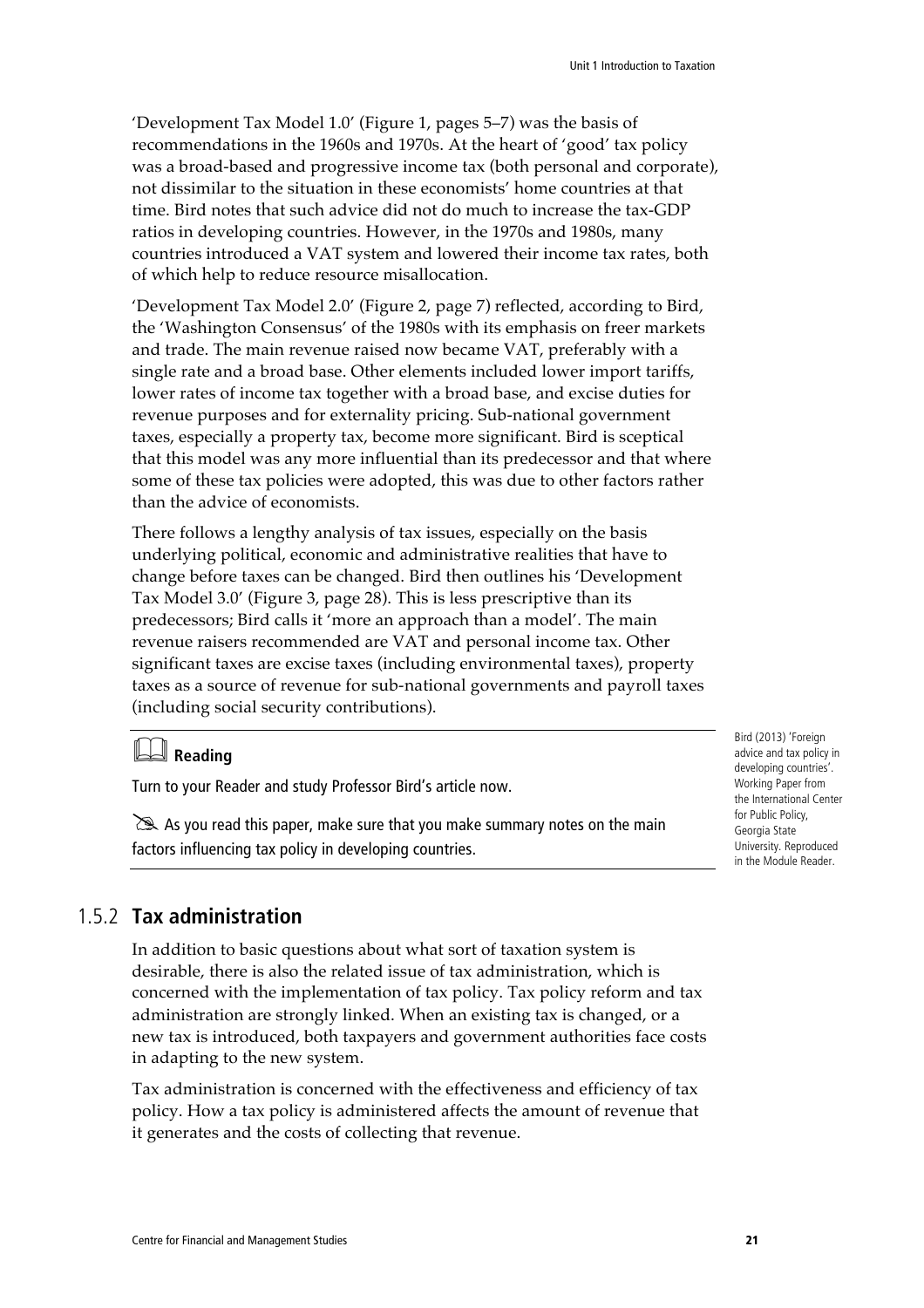There is no point in designing an optimal tax regime if the taxes are not collected because of inadequate tax administration. One authority states 'it is misguided to reform the tax structure while largely ignoring tax administration' (Bird, 1989). The theoretical choice of the best tax system must be informed by a practical appraisal of what can be collected.

A key factor affecting both feasible tax policies and tax administration is the level of a country's development. As we have seen, the proportion of marketed activities – that is, output sold in the market – is an important aspect of the collection of tax revenues. For developing countries, an additional issue is their level of administrative capacity to handle the process of tax collection.

Tax administration is also at the heart of other aspects of the economy and society – open, honest, efficient tax collection generates a better society than secretive, corrupt and ineffective tax collection.

The next reading, 'Smart Tax Administration', is again by Richard Bird, a prolific academic author in the area of taxation. This summary of best practice in tax administration is largely written from the perspective of developing countries. To begin with, Bird stresses the importance of tax administration before outlining its main tasks of facilitating and enforcing compliance, and improving governance. The final part of the paper draws lessons for tax adminstration from international experience. One of these is the reorganisation of tax administration into an independent revenue authority which may, as a result, be freed from some of the civil service restrictions on hiring and pay.

## **Reading**

Please turn to your Reader and study Bird's paper on tax administration now.

As you read this paper, make sure that your notes demonstrate an overall grasp of the tasks of tax administration and some of the approaches to reforms. This will provide an important balancing element to some of the policy discussion you will encounter in the rest of the module.

There is more on tax adminstration in Unit 4.

## **1.6 Summary**

In the next unit you will turn to the economic theoretical underpinnings of the search for optimal taxation. It is important to understand the ideas of optimal taxation. The pursuit of the *possible* with no notion of the *optimal* would be pure pragmatism. For governments at local and national level, the design of the tax system and the way in which revenues are raised are some of the most important decisions. While there are no perfect ways of taxing and raising revenues, there are some theoretical approaches, especially from welfare economics, that can illuminate the process.

Bird (2010) 'Smart tax administration'. Reproduced in the Module Reader.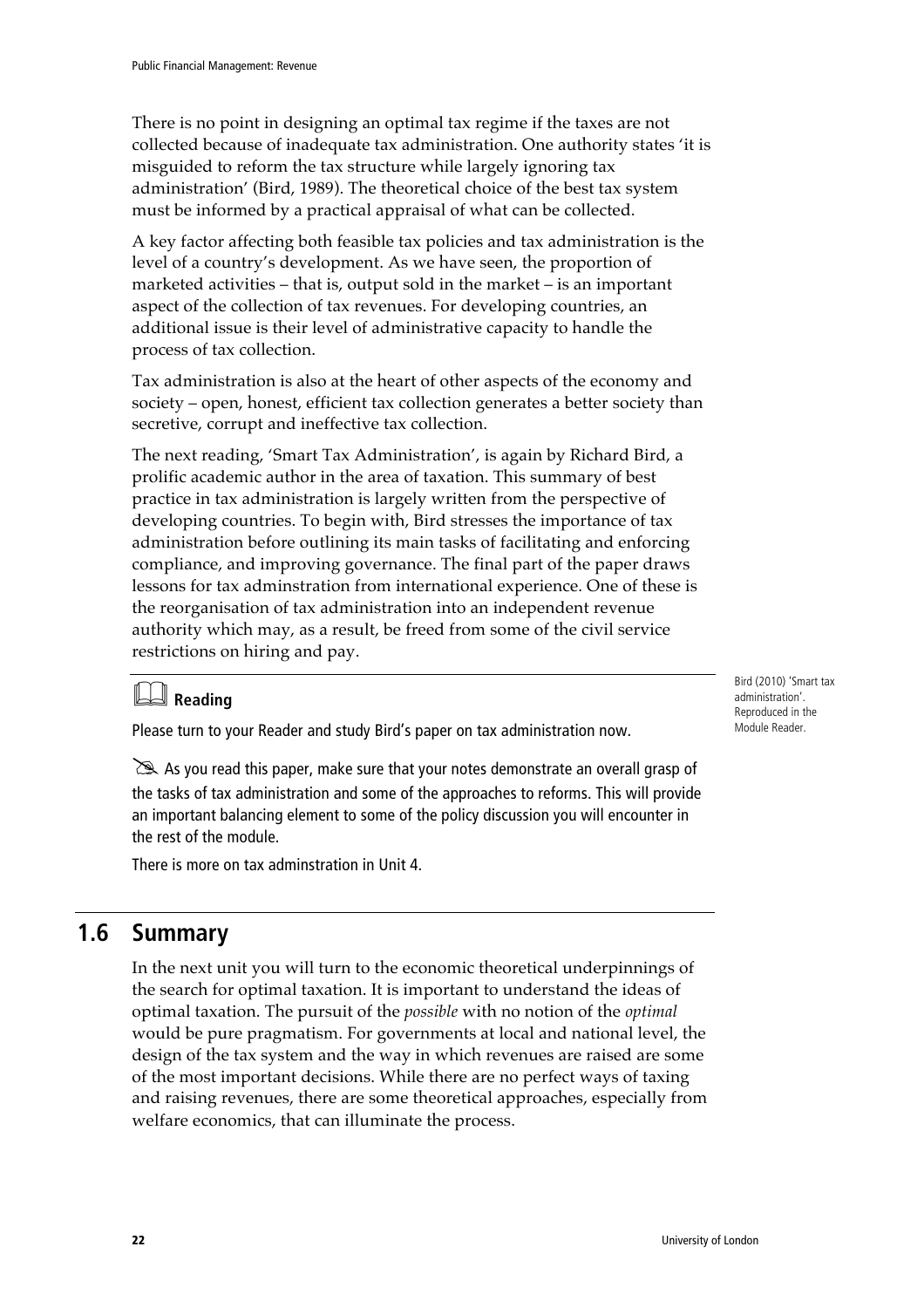## **References**

Bird Richard (2010) 'Smart Tax Administration', Washington DC: The World Bank.

Bird Richard (2013) 'Foreign Advice and Tax Policy in Developing Countries', Working Paper 13–07, Atlanta Georgia USA: Georgia State University International Centre for Public Policy.

Collier Paul (2007) *The Bottom Billion*, Oxford UK: Oxford University Press.

De Mooij Ruud and Michael Keen (2014) 'Taxing Principles: Making the best of a necessary evil', *Finance and Development*, December.

Doing Business (2012) 'Doing Business 2012' (www.doingbusiness.org/reports /global business/doing-business-2012

Economist (2016) 'Indecent Disclosure: Republican Tax Plans', 2 January, *The Economist.*

IMF (2011) *Revenue Mobilisation in Developing Countries*, Washington DC: International Monetary Fund Fiscal Affairs Department.

IMF (2014) 'Spillovers in International Corporate Taxation'*, IMF* Policy Paper 2, Washington DC.

Keen, Michael (2013) *Taxation and Development*, Fiscal Affairs Department, IMF, Washington DC, US.

Lemgruber, Andrea and Scott Shelton (2014) *Revenue Administration: Administering Revenues from Natural Resources—A Short Primer* IMF Fiscal Affairs Department

Prepared by Andrea Lemgruber and Scott Shelton

Fiscal Affairs Department

Martinez-Vazquez Jorge, Violet Vulovic and Yongzheng Liu (2010) 'Direct versus Indirect Taxation: Trends, Theory and Economic Significance', Working Paper 10–14, May, Atlanta Georgia USA: Andrew Young School of Policy Studies, Georgia State University.

Musgrave Richard A (1959) *The Theory of Public Finance*, New York: McGraw-Hill.

Norregaard John and Tehmina Khan (2007) 'Tax Policy: Recent Trends and Coming Challenges', IMF Working Paper WP/07/274, Washington DC: International Monetary Fund.

OECD (2015) https://data.oecd.org/tax/tax-revenue.htm

OECD (2016) https://data.oecd.org/tax/social-security-contributions.htm

Sandford Cedric (2000) *Why Tax Systems Differ*, Bath UK: Fiscal Publications.